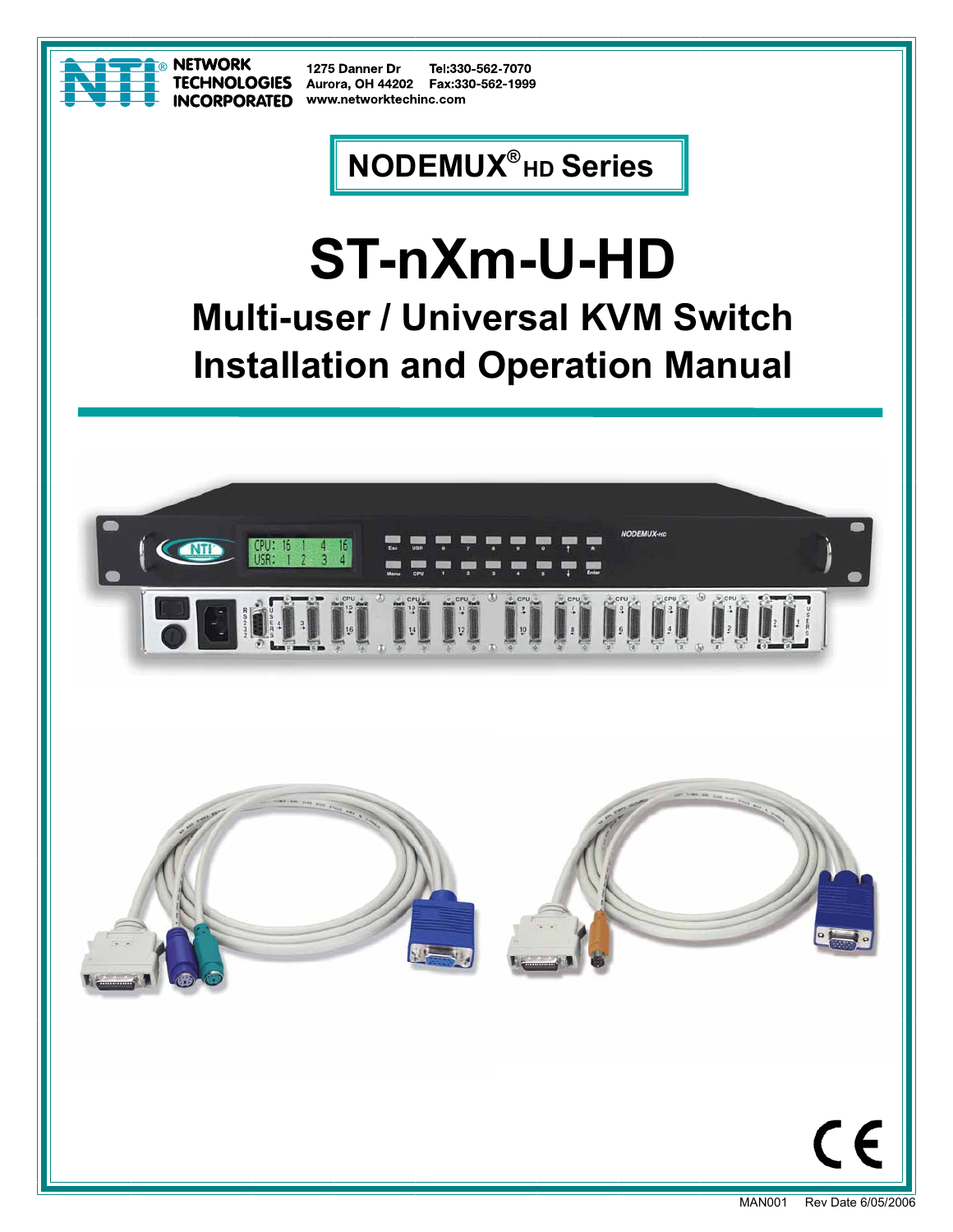#### **TRADEMARK**

NODEMUX is a registered trademark of Network Technologies Inc in the U.S. and other countries.

#### **COPYRIGHT**

Copyright © 2003, 2006 by Network Technologies Inc. All rights reserved. No part of this publication may be reproduced, stored in a retrieval system, or transmitted, in any form or by any means, electronic, mechanical, photocopying, recording, or otherwise, without the prior written consent of Network Technologies Inc, 1275 Danner Drive, Aurora, Ohio 44202.

#### **CHANGES**

The material in this guide is for information only and is subject to change without notice. Network Technologies Inc reserves the right to make changes in the product design without reservation and without notification to its users.

#### **CE Statement**

We, Network Technologies Inc, declare under our sole responsibility that the NODEMUX HD Series switches described in this manual are in conformity with European Standard EN5022.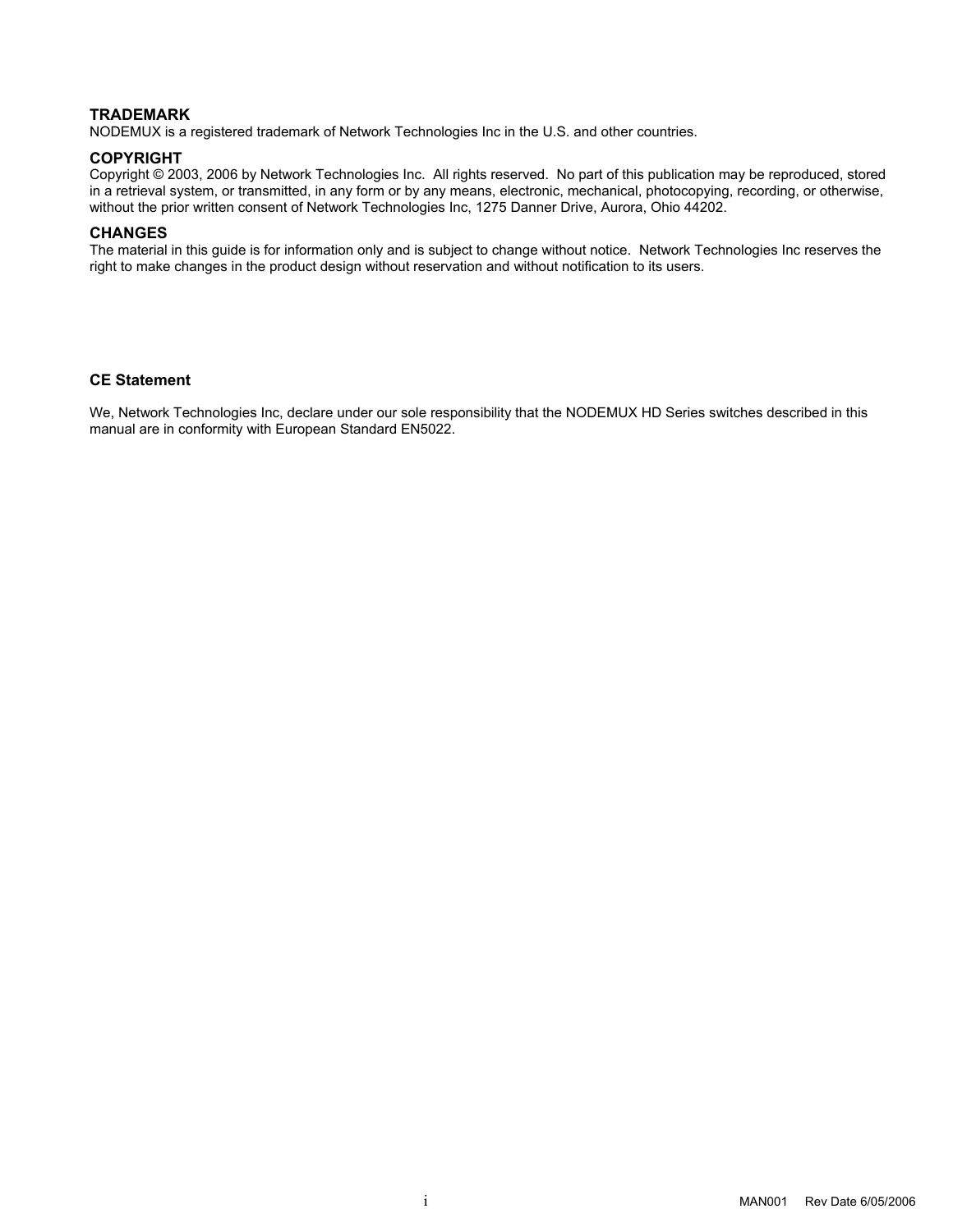## **TABLE OF CONTENTS**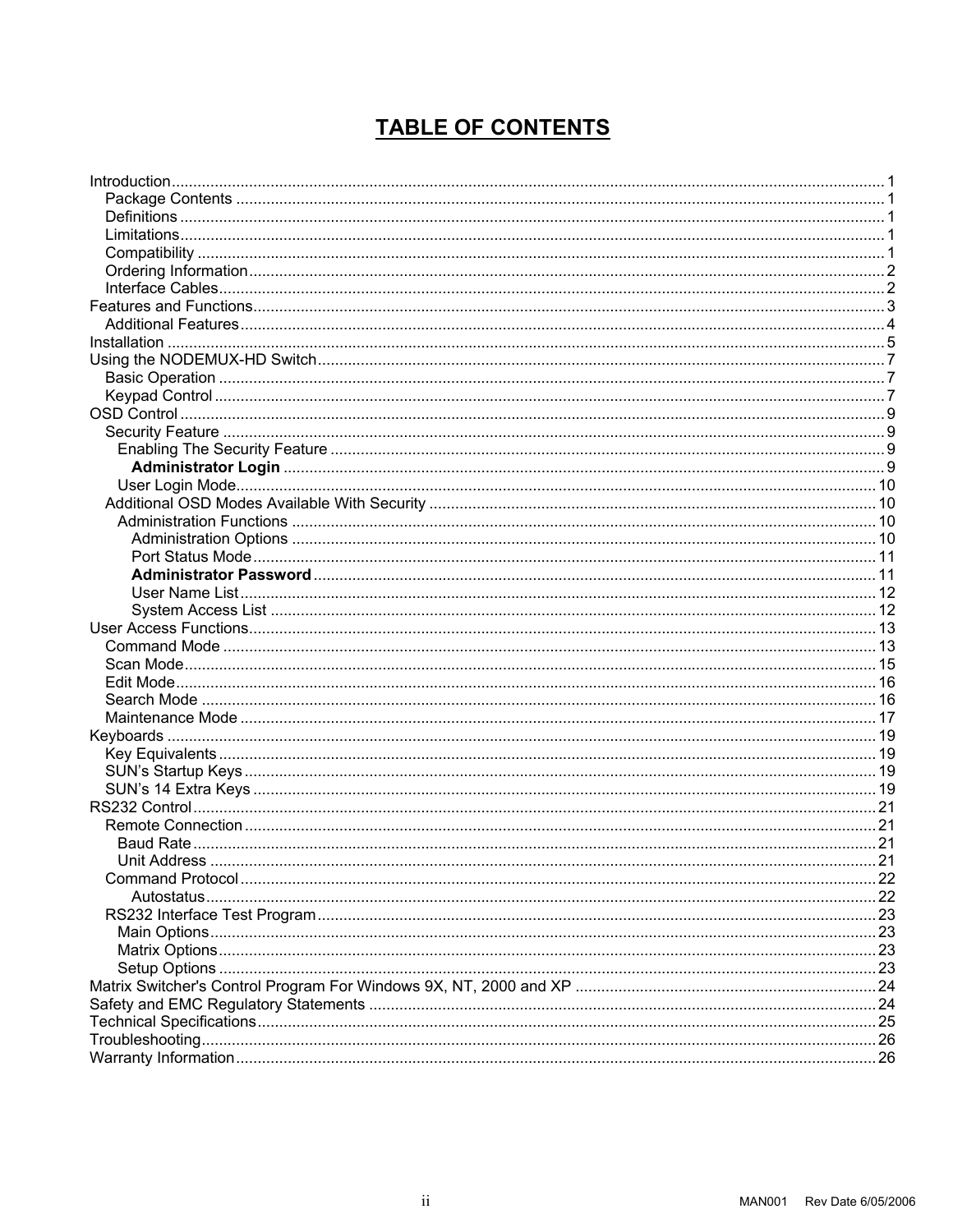## **TABLE OF FIGURES**

## **Appendices**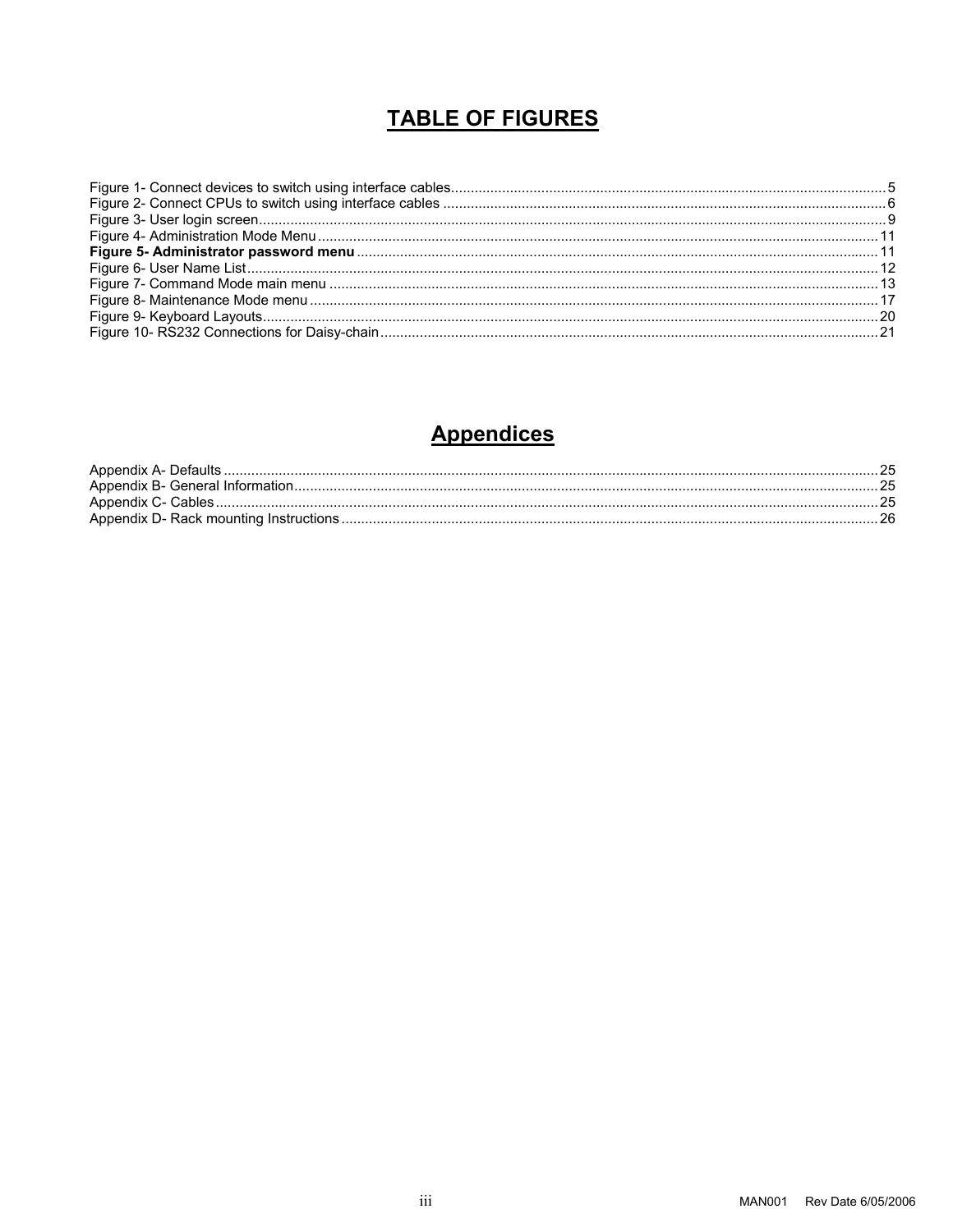## **INTRODUCTION**

The NTI ST-nXm-U-HD (also known as NODEMUX-HD) is a multi-user / Universal Multi-Platform Matrix KVM switch, (n= number of users, m= number of CPUs) with high density construction to require less rack space. It allows multiple users, up to 4, each with a keyboard, monitor, and mouse, to communicate directly with any PS/2 or SUN workstation connected to the switch. A single switch can connect to up to 16 CPUs. These CPUs can be file servers, network managers, etc. The auto-boot circuitry in the NTI switch allows all CPUs to boot simultaneously without keyboard and/or mouse error. Resolution is supported through 1900x1200 with no degradation – guaranteed.

## **Package Contents**

**Materials Included with this kit:** 

- $\checkmark$  NTI ST-nXm-U-HD Multi-User Universal KVM Switch
- $\checkmark$  IEC Line Cord- country specific
- $\checkmark$  CD with pdf file of this owner's manual

## **Definitions**

- CPU Enclosure that contains the operating system and processor
- User Device Keyboard or Mouse
- System One or more CPUs connected to one or more switches controlled by one or more user devices<br>OSD On Screen Display
- 

On Screen Display

## **Limitations**

• Only **VGA multi-scan monitors** can be used with this product.

## **Compatibility**

The ST-nXm-U-HD Universal Matrix KVM switch supports the following:

- Windows PS/2 CPUs
- SUN CPUs (including all SUN Ultras, SUN Blades and SUN Rays) (USB SUN CPU's need USB-SUN adapter)
- PS/2 laptops
- **IntelliMouse**

*Note: The wheel on IntelliMouse is treated as the third button on Sun CPUs and treated as a wheel on PS/2 style CPUs.*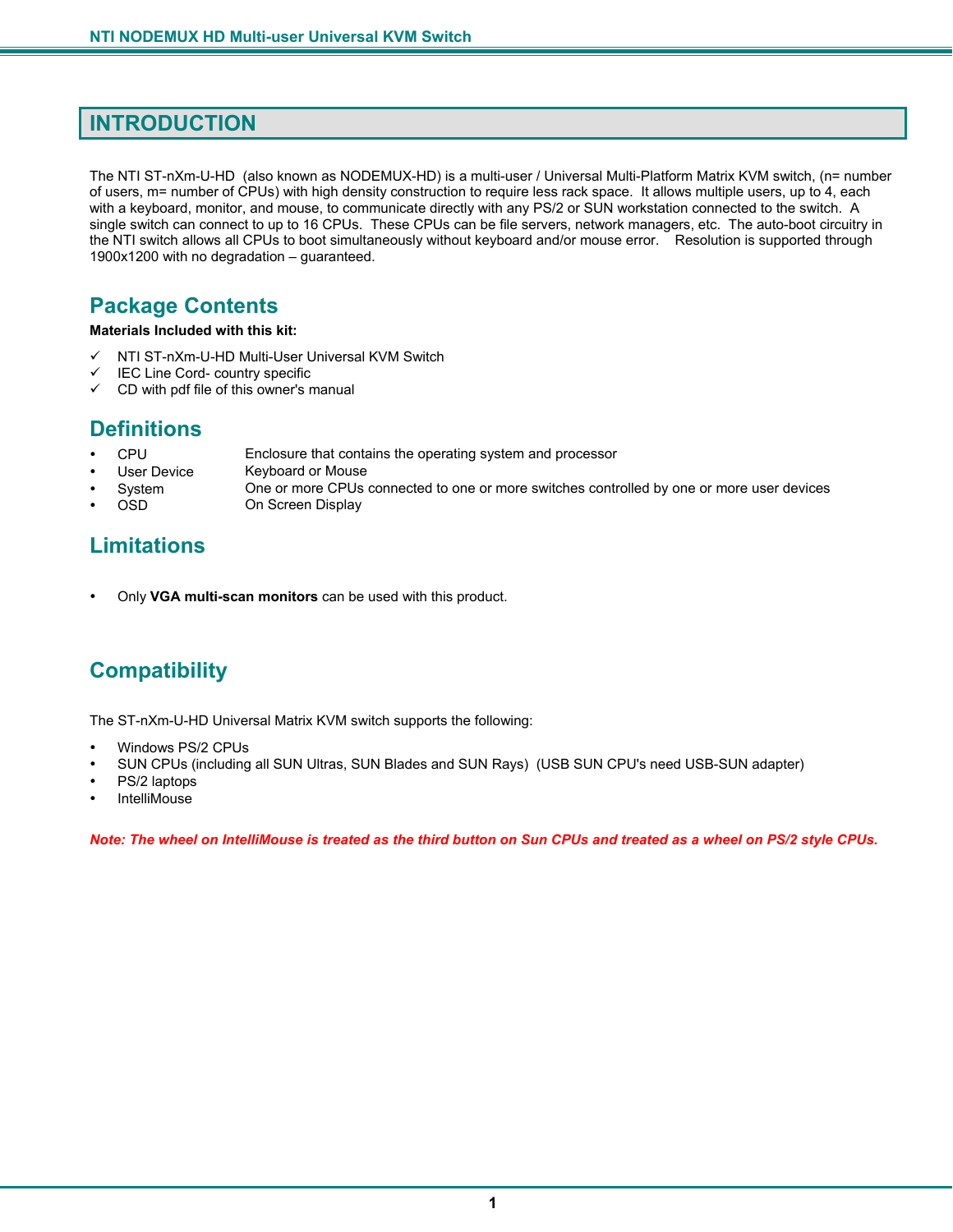## **Ordering Information**

The ST-nXm-U-HD switch is built to a specific size ranging from 2 or 4 users and 8 or 16 CPUs. The switch is built at the factory based on the specified size ordered. The switch has high density connectors (similar to SCSI) for inputs and outputs that support PS/2 and SUN platforms and are configured with interface cables (see "Interface Cables" section below). The "n" in the part number ST-nXm-U-HD represents the number of users. Select either 2 or 4 user switches. The "m" in the part number represents the number of CPUs. The switch is available with either 8 or 16 CPU ports. It is not necessary to connect a user or CPU to each port (ex. a ST-2x16 switch has the capability of supporting 16 CPUs, but can have only 10 CPUs connected and 6 empty ports.)

ST-nXm-U-HD

Replace the "n" with either 2 or 4

Replace the "m" with either 8 or 16

The following list represents the available sizes that can be ordered:

| ST-2x8-U-HD  | ST-4X8-U-HD  |  |
|--------------|--------------|--|
| ST-2x16-U-HD | ST-4X16-U-HD |  |

## **Interface Cables**

**Interface cables and adapters are not included and must be purchased separately.** 

| A cable for each CPU being connected to the switch: |                        |                                                                                                                                             |
|-----------------------------------------------------|------------------------|---------------------------------------------------------------------------------------------------------------------------------------------|
| PS/2 CPU to Switch<br>$\bullet$                     |                        | VMTINT-xx-MM for video, keyboard and mouse interface                                                                                        |
|                                                     | <b>OR</b>              |                                                                                                                                             |
| SUN CPU to Switch                                   | $\bullet$<br>$\bullet$ | SMTINT-xx-MM for video, keyboard and mouse interface<br>13W3M-15HDF (adapter for 13W3 to 15HD)<br>USB-SUN Adapter (adapter for USB SUN CPU) |

#### **One of the following cables must be used to connect the keyboard/mouse and monitor:**

| PS/2 keyboard/mouse       | <b>VMTINT-xx</b> |
|---------------------------|------------------|
|                           | 0R.              |
| <b>SUN</b> keyboard/mouse | SMTINT-xx        |

*where*:

*xx* is the length of the cable in feet (3/6/10/15/25 foot cables available)

*MM* indicates male-to-male connector

Cables can be purchased from Network Technologies Inc by calling 800-RGB-TECH (800-742-8324) in the U.S. or (330) 562- 7070 worldwide.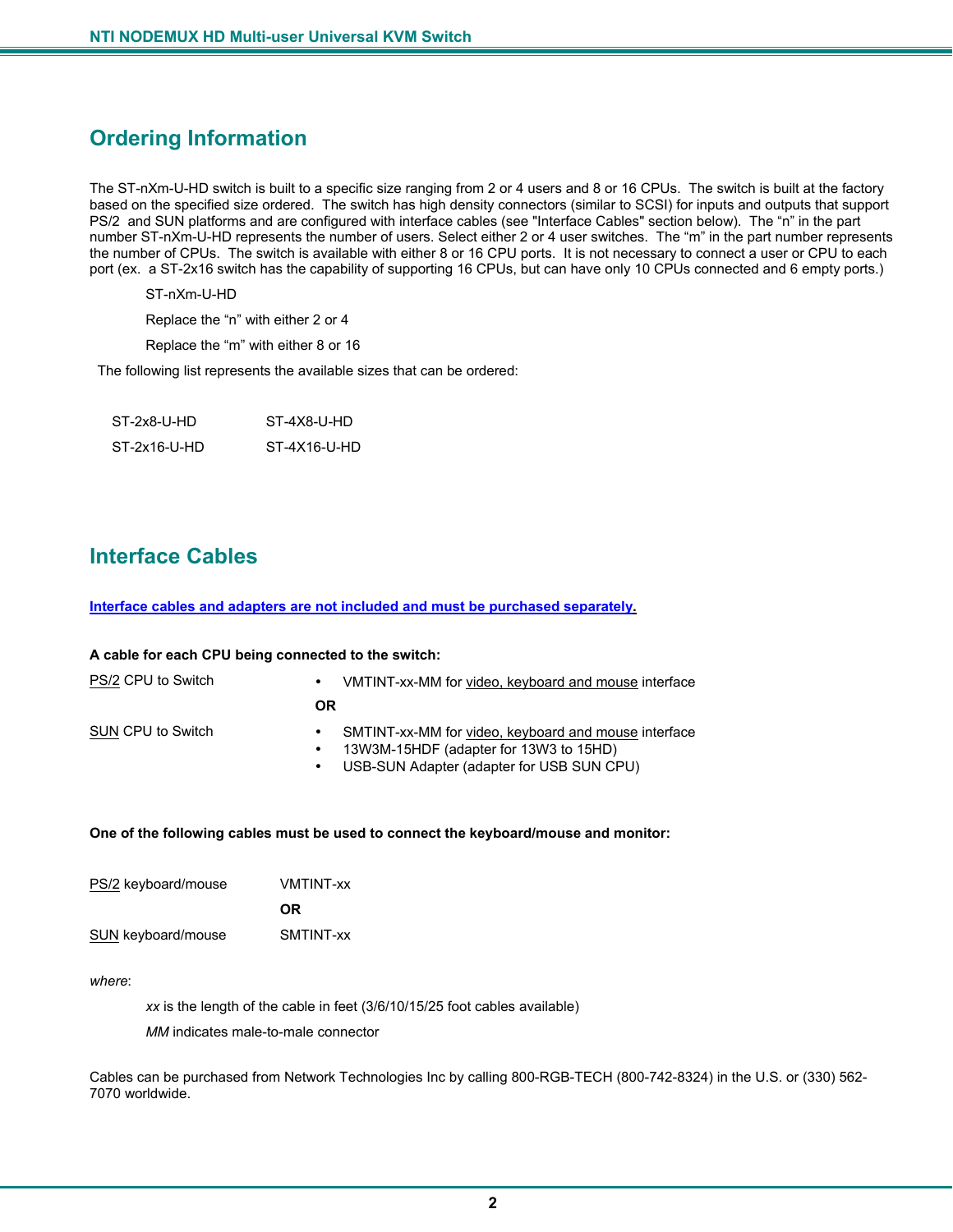



## **FEATURES AND FUNCTIONS**

- 1. Keypad buttons- for user control over switch functions
- 2. LCD Display- for visual indication of connection between the user and a specific CPU.
- 3. Power switch- to power unit ON/OFF
- 4. Fuse Holder- for replaceable overcurrent protection fuse
- 5. IEC Power Connector- for attachment of country specific power cord
- 6. RS232- 9D male connector- for attaching RS232 interface cable from a CPU to control the functions of one or more switches
- 7. USER *x-* high density female connectors- for connection of user device interface cables
- 8. CPU *x -*high density female connectors- for connection of CPU interface cables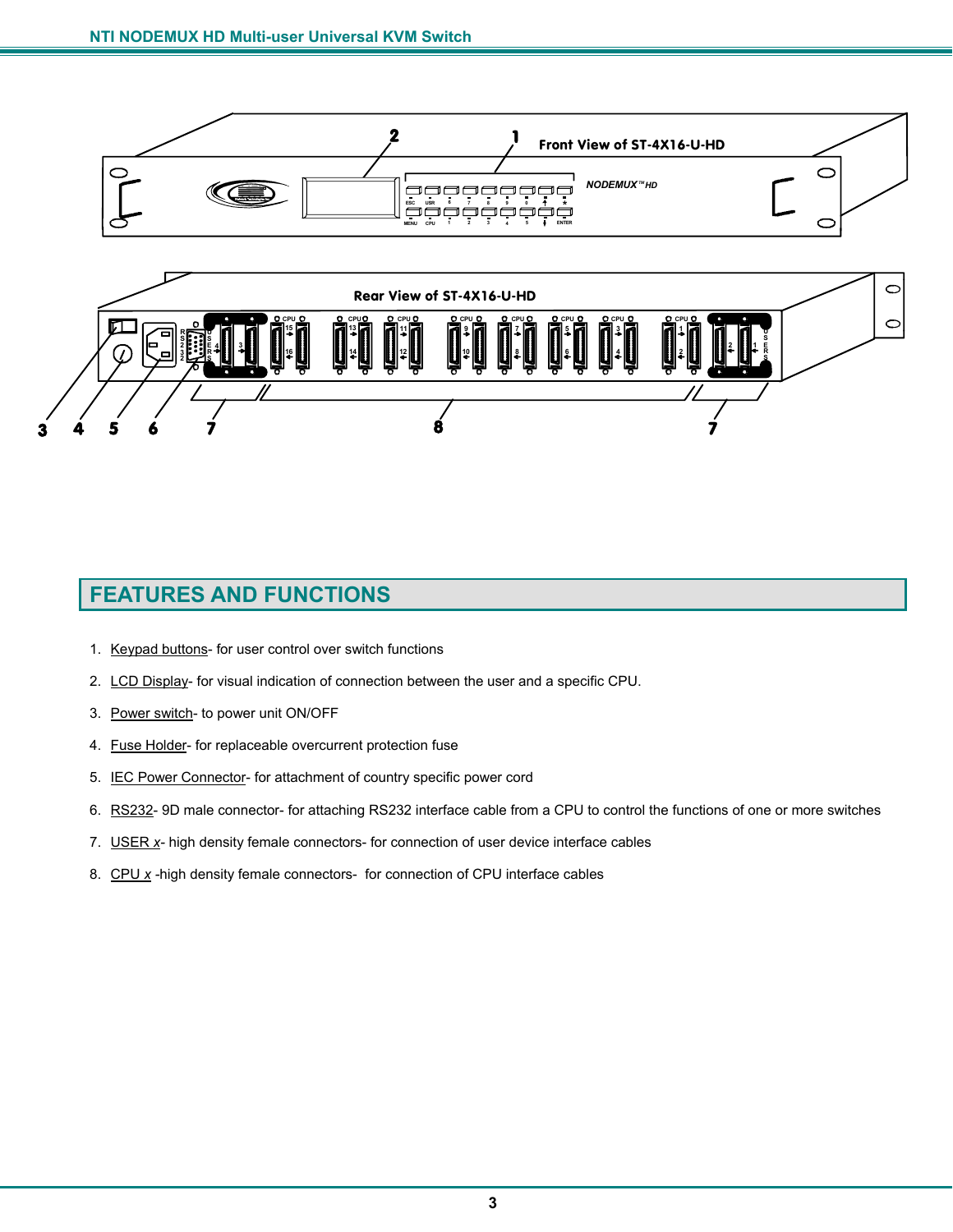## **Additional Features**

- Users can work individually or share the same CPU.
- Up to *n* users can work with *m* CPUs where *n* and *m* are the switch size acquired.
- High density (similar to SCSI) input and output ports that interface cables plug into adapt to PS/2 and SUN platform devices.
- Power cycle circuit control allows the NTI switch to be powered OFF, then ON, at any time without affecting the attached CPUs.
- Power cycle circuit control allows the attached CPUs to be powered OFF, then ON, at any time without affecting the switch or other attached CPU.
- OSD enabled system with security features optionally enabled on a port by port basis.
- A microprocessor is dedicated to each CPU, preventing connected CPUs from locking up.
- Each connected CPU can boot without a keyboard or mouse.
- Keyboard and mouse interface cable can be hot-plugged during operation.
- LCD display on the front panel shows the CPU to which each user is connected.
- 10 connection setups can be saved in memory by the user for instant setup recall.
- No dip switches or jumpers necessary to configure.
- Video formats up to 1900X1200 can be displayed from all platforms. (A VGA multi-scan monitor must be used)
- User's keyboard and mouse can control the switch using the On Screen Display (OSD) of each user's connections :
	- Names can be assigned to the CPUs
	- Password security on a port-enabled basis.
- RS-232 control allows control of the switch with one CPU serial port.
- Power required is 110 or 220 VAC @ 50-60 Hz at less than 50 watts.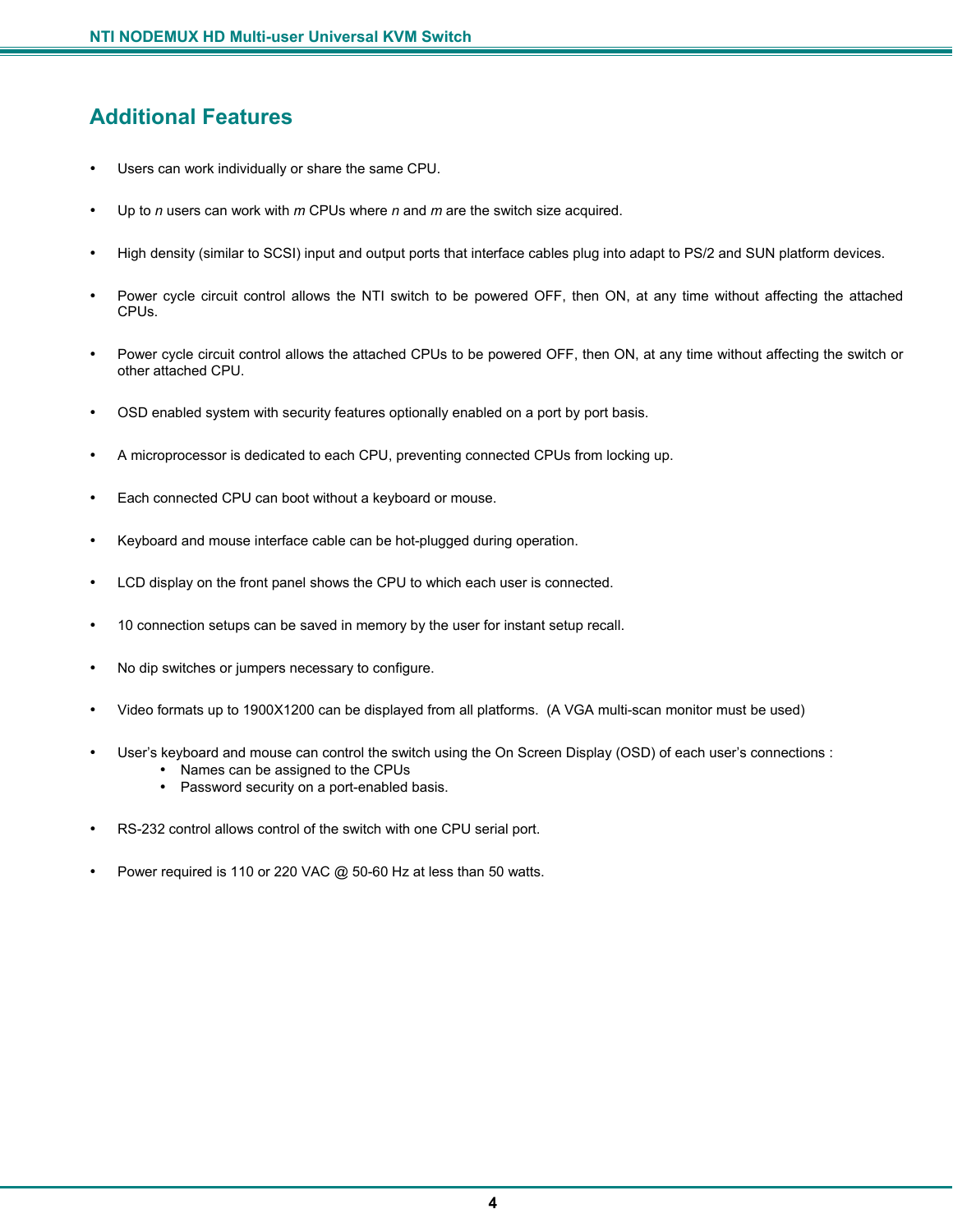## **INSTALLATION**

Turn OFF power to all CPUs that will be connected to the NTI NODEMUX-HD switch before connecting or disconnecting any cables.

- 1. If using RS-232 Control see RS-232 section (page 21) for more information.
- 2. Connect the monitors to the 15HD female connector ends of the VMTINT-xx or SMTINT-xx cables, depending upon what type of devices will be connected (PS/2 or SUN). See Fig. 1.
- 3. Connect the keyboards to the purple 6 miniDIN female connector (PS/2) or orange 8 miniDIN female connector (SUN) of the VMTINT-xx or SMTINT-xx (respectively). If using a PS/2 mouse, connect it to the green 6 miniDIN female connector on the VMTINT-xx cable. See Fig. 1. Insure that the monitors and related keyboards are connected to the same interface cables.
- 4. Connect the high density male connector end of the cable to a USER x port on the ST-nXm-U-HD switch.

*NOTE: If it is desired for only a monitor to be connected to a user port, the device cable end(s) of the VMTINT-xx / SMTINT-xx does not need to be connected to anything.* 



 **Figure 1- Connect devices to switch using interface cables**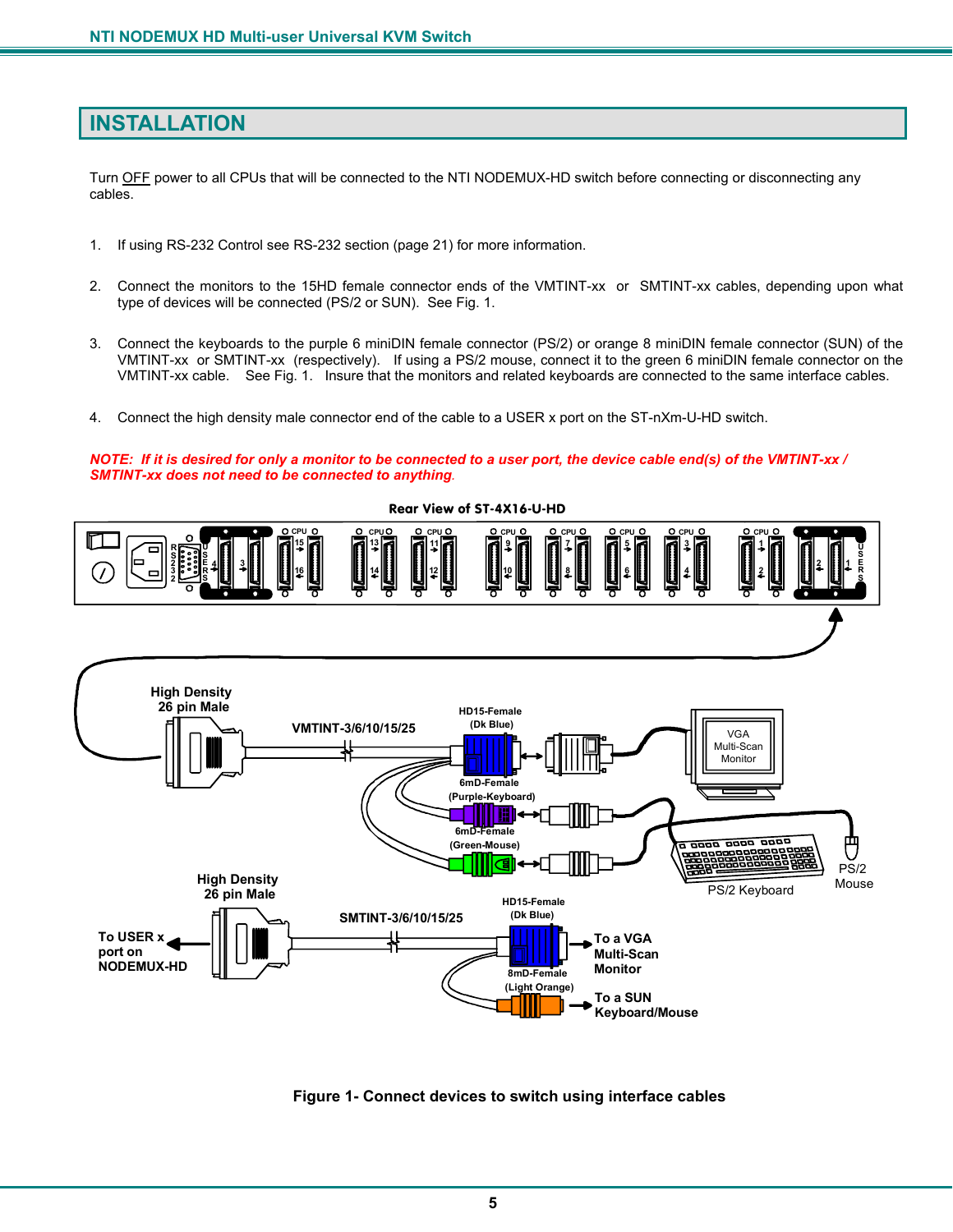5. **For each CPU:** Connect a VMTINT-xx-MM (PS/2 CPU) or SMTINT-xx-MM (SUN CPU) or MMTINT-xx-MM (MAC CPU) cable to the devices port(s) and video port of the CPU as shown in Fig. 2.

#### *NOTES:*

 *If the CPU is a SUN type with 13W3 video connector, use an NTI 13W3M-15HDF adapter to connect the SMTINT-xx-MM cable to the CPU.* 

 *If the CPU only has a serial port for mouse connection (via a com port), a VOPEX-IM9D must be used to convert the signal from the serial port to PS/2 port. Do not use a 9D-to-6mD adapter, it will not work.* 

 *For USB SUN CPUs, a USB-SUN adapter and a USB-AB-Xm cable must be used to connect the SMTINT-xx-MM cable to the CPU. See Fig. 2.* 

6. Connect the high density end of each cable to a CPU x port on the ST-nXm-U-HD switch. See Fig. 2.



 **Figure 2- Connect CPUs to switch using interface cables**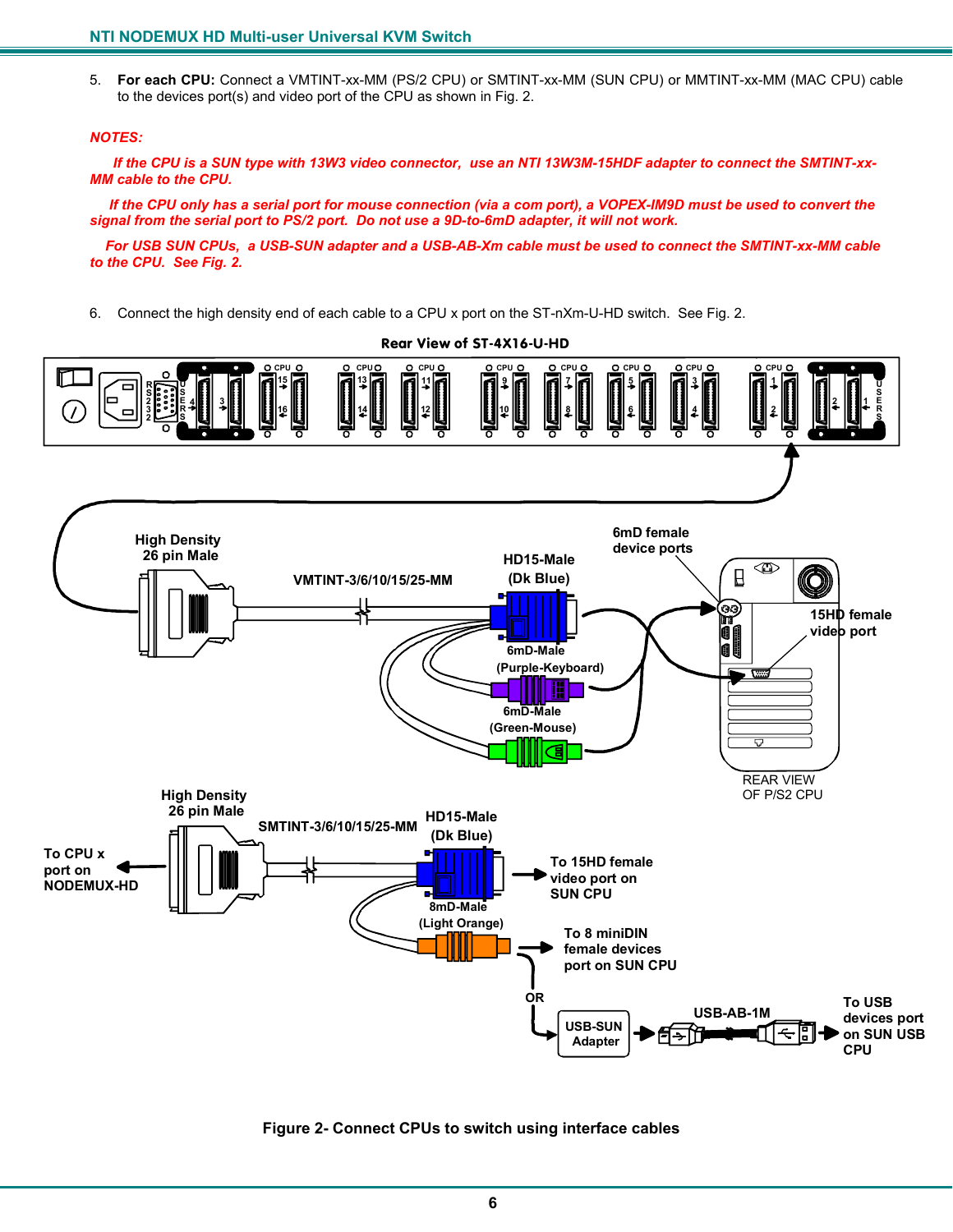- 7. Plug the NTI Switch into an AC power outlet.
- 8. Turn ON power to the NTI Switch, the LCD should illuminate.
- 9. Turn ON power to any or all CPUs connected to the NTI Switch.

*NOTE: The order in which the CPUs and switch are turned ON does not matter. A power strip can be used.* 

## **USING THE NODEMUX-HD SWITCH**

## **Basic Operation**

This unit enables any user to access any CPU at any time with no restrictions or limitations. Users can even share a CPU and work on the same project – each from their own console. A Liquid Crystal Display (LCD) on the front panel indicates the port to which the user is attached. The ST-nXm-U-HD can be controlled by three methods;

- front panel keypad control with LCD
- keyboard control with on-screen display (OSD)
- RS-232 interface.

## **Keypad Control**

The front panel keypad and LCD display allow the user to monitor switch status and route any user to any CPU on the switch. Along with the routing of the inputs to the outputs the keypad and LCD allow the users to configure the RS-232 control interface. The keypad buttons perform the following functions:

| Key          | <b>Action</b>                                                                                                                                                                 |  |
|--------------|-------------------------------------------------------------------------------------------------------------------------------------------------------------------------------|--|
| <b>ESC</b>   | Escape back to the main display.                                                                                                                                              |  |
| $0 - 9$      | Used to enter numbers. $(n)$                                                                                                                                                  |  |
| <b>USR</b>   | The output user number can be entered (2 digits or 1 digit and ENTER)                                                                                                         |  |
|              | followed by the desired CPU to be connected to.                                                                                                                               |  |
| <b>CPU</b>   | Used following single digit user entries.                                                                                                                                     |  |
| <b>ENTER</b> | Used following single digit entries.                                                                                                                                          |  |
|              | Display next 4 users and the CPUs they are connected to. (See page 8.)                                                                                                        |  |
|              | Display previous 4 users and the CPUs they are connected to. (See page 8.)                                                                                                    |  |
| MENU         | The RS-232 menu is displayed. This allows the baud rate to be set at 9600, 2400, 1200 or 300 baud and the<br>unit address to be set to 1 - 15. See RS-232 control on page 21. |  |
| $^\star$     | Activate Memory Function- 10 memory locations $(0 - 9)$ , 0 is the power ON default.                                                                                          |  |
|              | to Save current connections<br>* - USR - $n(0-9)$ - ENTER                                                                                                                     |  |
|              | * - CPU - $n(0-9)$ - ENTER<br>to Recall connections                                                                                                                           |  |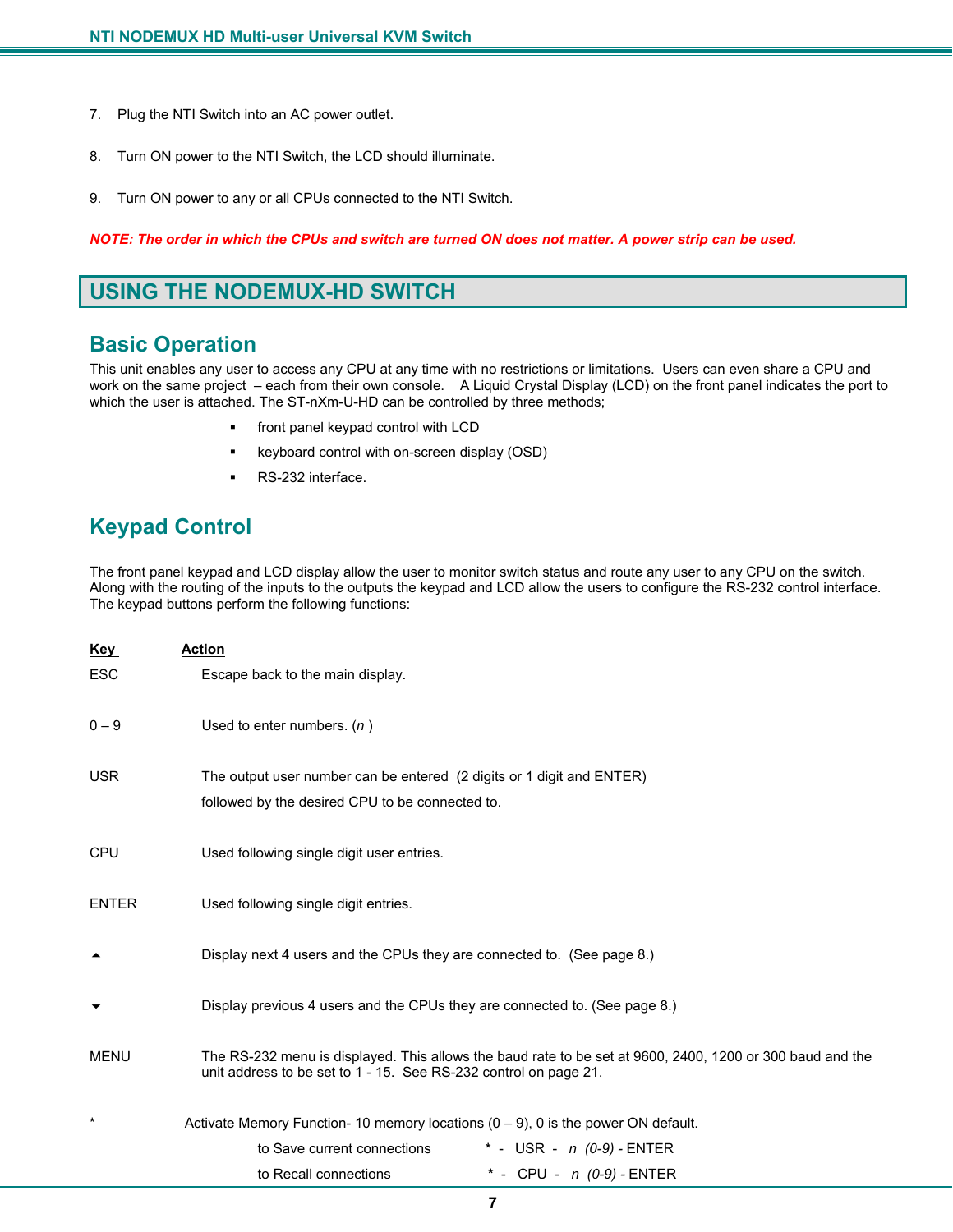The following examples show various methods of routing user 3 to CPU 5. Users and CPUs can be entered as a two digit number or a one digit number followed by ENTER.

USR - 3 - CPU - 5 - ENTER USR - 3 - ENTER - 5 - ENTER USR - 0 - 3 - 0 - 5  $0 - 3 - 0 - 5$ 



*NOTE: By default, the display will show all connections between CPUs and users, displaying 4 at a time, from the first to the last, and repeating the cycle indefinitely. If the user presses either the up or down arrow to manually view connections, the display will freeze on the chosen view. To resume the default cycle of displaying all connections, the user must press and hold either the up or down arrow for 3 seconds, and then release it.*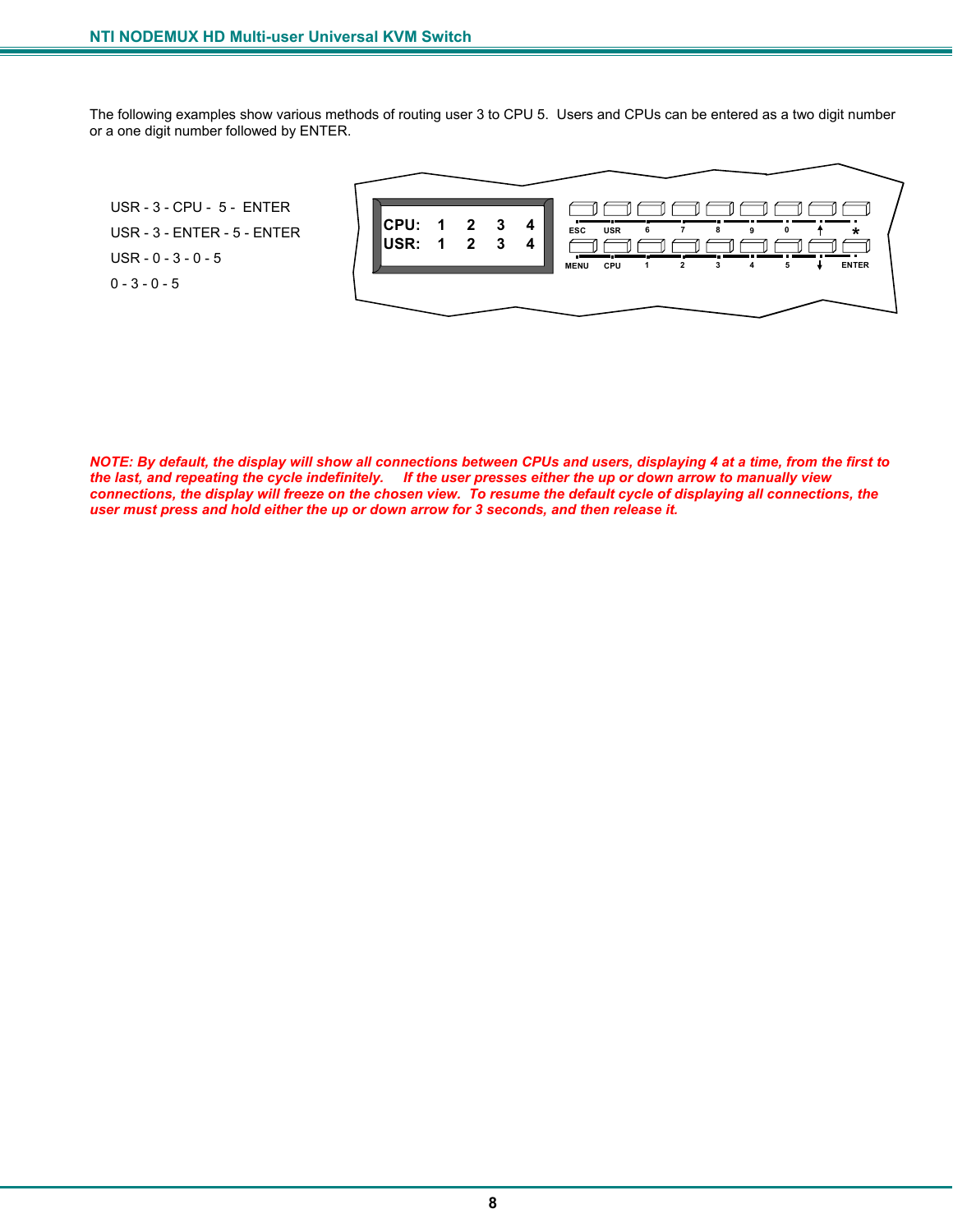## **OSD CONTROL**

OSD superimposes a menu system on the user's video screen with a list of all connected CPUs. OSD allows CPUs to be named (with up to 12 character names). OSD then allows selection of CPUs by that name. Connected CPUs can be listed by name or by port number. OSD Search Mode enables the user to type in the first few characters of the CPU's name and the OSD will locate it. HELP screens assist with all OSD functions.

## **Security Feature**

The security feature in the OSD control of the ST-nXm-U-HD switch enables an administrator to control access to CPU ports for each user. Up to 63 users can be created. These users have controlled access to any CPU. Only the administrator can activate or deactivate the security features on each user port. Finally, the administrator can set a maximum idle time value after which the current user will be logged out and the login screen displayed again. This time out does not function while the OSD is active. The current security status, idle time out, and scan dwell time are all saved and will be restored whenever power to the switch is cycled OFF, then ON. To reset the administrator's password call NTI and have the device serial number of the ST-nXm-U-HD switch available.

### **Enabling The Security Feature**

To enable the security feature the administrator must first enter Command Mode from the keyboard using the <Ctrl> + <**`**> (accent key). The OSD menu will automatically appear on the monitor. This provides a visual way to control the ST-nXm-U-HD switch using the keyboard and mouse.

#### **Administrator Login**

**The administrator** will activate security when logging in by typing <Ctrl> + <M> , then <A>, and then <Y>. The administrator will then be prompted for a valid administrator username and password (see Fig. 3).

 **The factory administrator login settings are:** 

- **default user name = ADMINISTRATOR**
- **default password = ADMINISTRATOR**

*NOTE: The username for the administrator cannot be changed from "ADMINISTRATOR".* 

| NETWORK TECHNOLOGIES INC<br>USER LOGIN |
|----------------------------------------|
|                                        |
| USER NAME: I                           |
| PASSWORD:                              |
|                                        |
|                                        |
|                                        |
|                                        |
|                                        |



Once logged-in, follow the instructions on pages 11 and 12 for setting up users and changing the administrator password. Once the password is setup, if it is lost or forgotten the administrator will have to contact NTI for assistance on clearing the password and set it up again. The administrator can setup each of the users and the limitations of their use of the individual CPUs within the Administration Mode.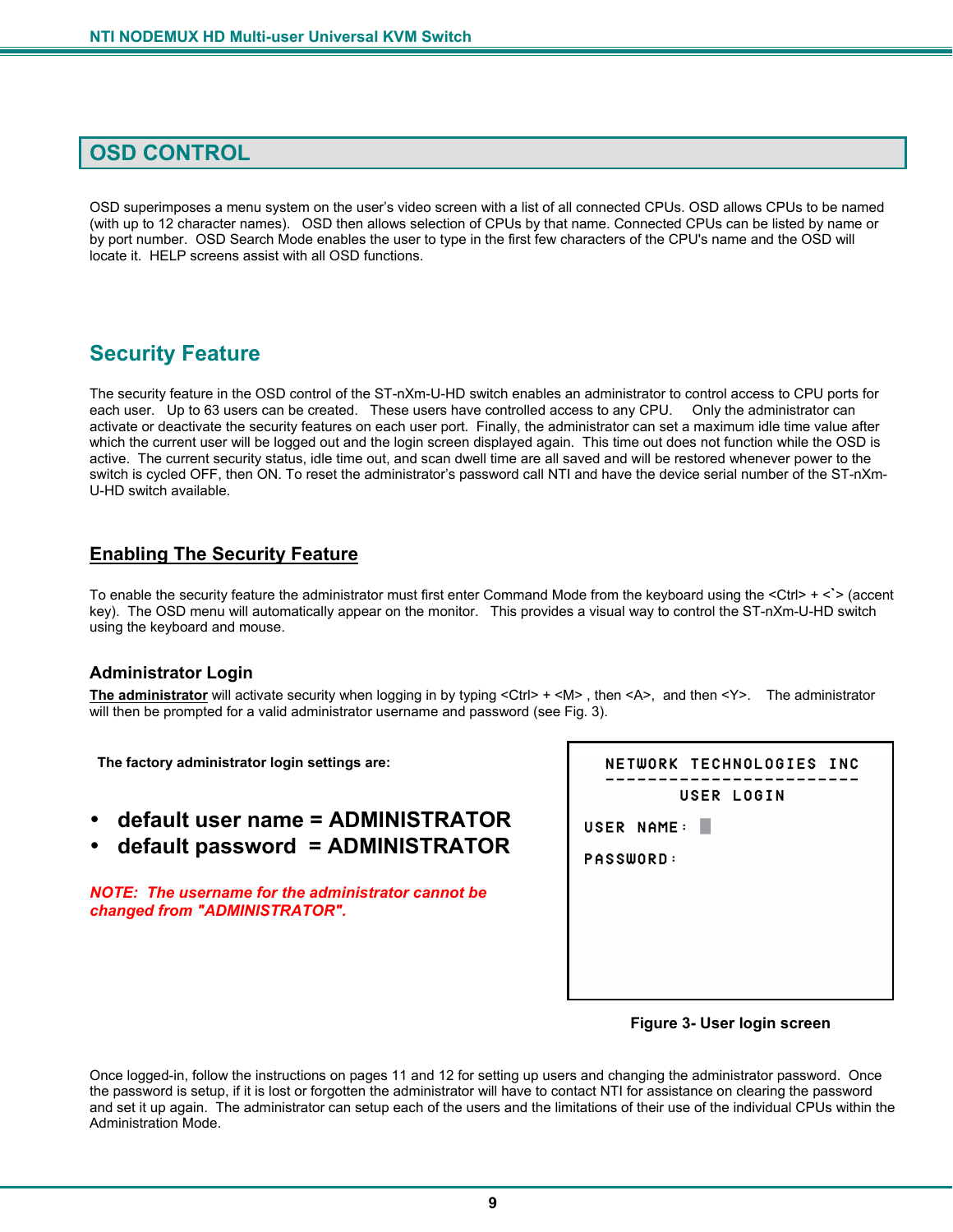**When a standard user powers up the system a security screen may appear as setup by the administrator.** The user will need to login to the system by following the instructions on page 8 for the USER LOGIN. If the user does not know the appropriate user name and password (setup by the administrator), contact the system administrator for this information. Once logged-in a user can follow the Command Mode functions described on page 13 to control the system of CPUs within the limitations as determined by the administrator.

### **User Login Mode**

User Login Mode requires a user to login with a user name and password from the list created by the administrator. With security enabled, the user will be locked to the current CPU and the login screen will remain on the monitor until the user logs in.

#### **Function: Keystroke:**

Add a character (case sensitive) to the user name/password

Remove previous character from the user name/password

Submit user name/password

Exit USER LOGIN and return to previous mode. This function is only available if security is not currently enabled.



## **Additional OSD Modes Available With Security**

## **Administration Functions**

Administration mode enables the administrator to select a port for extended status information or setup users and assign system access rights to those users.

**Function: Keystroke:** 

Enter Administration Options mode

Enter Port Status mode for selected port

Exit Administration and Return to previous mode

| ⊏nter |  |
|-------|--|
|       |  |

#### **Administration Options**

To enter the Administration Options mode: press <A> from the Maintenance Mode menu. (See page 17 for Maintenance Mode.)

The Administration Mode (see Fig. 4) can be accessed only when security features are activated and the administrator is loggedin. Users other than the administrator are not allowed to enter the Administration Mode.

If a different user is logged-in, log-out by pressing <Q> from the Maintenance Mode menu, then log-in as Administrator. (See page 9, "Enabling The Security Feature".)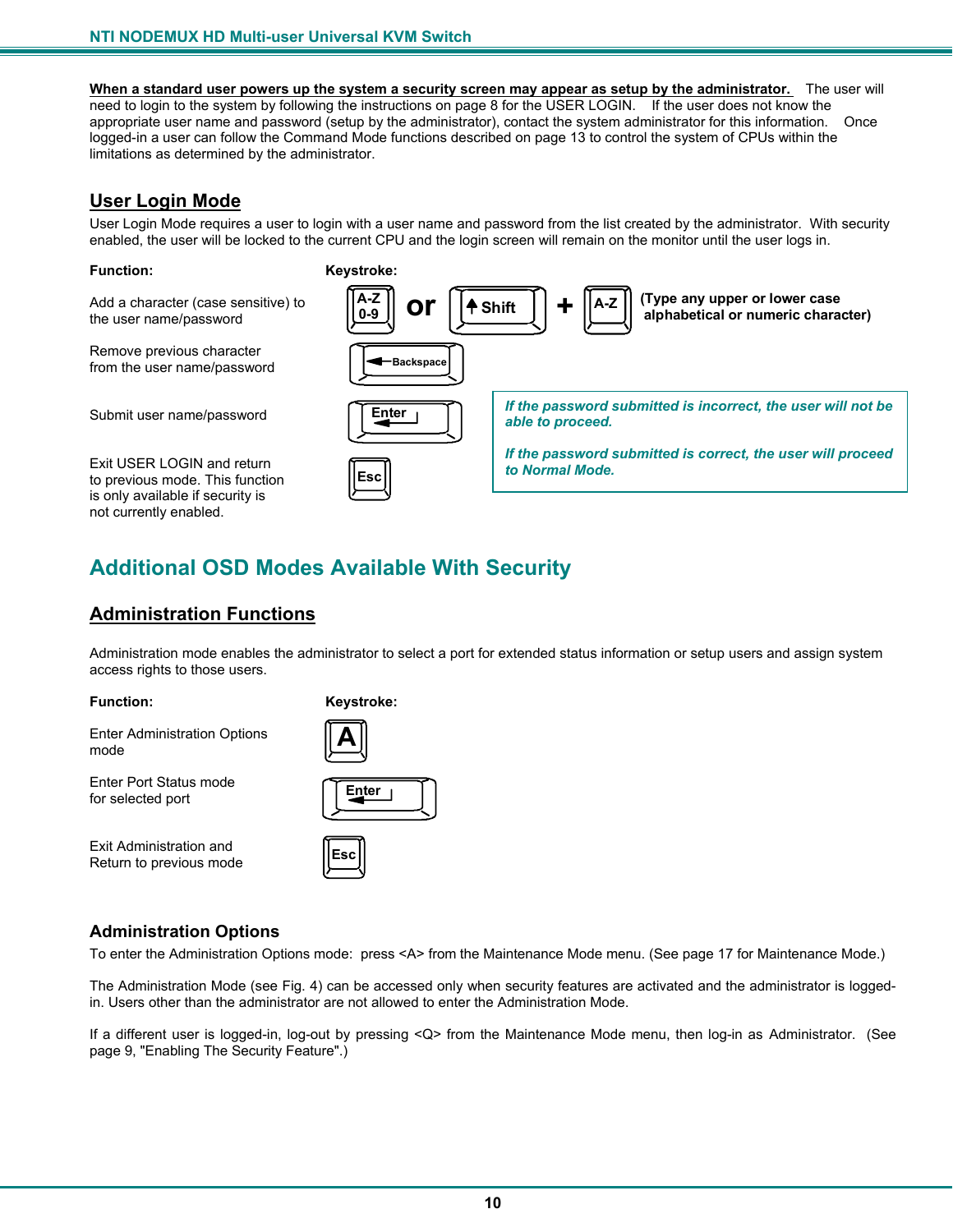

### **Port Status Mode**

Port Status mode enables the administrator to view extended status information about the port selected in Administration mode. The information available here can also be found on the Command mode main menu, except when multiple users are connected to a single CPU. In that event, while the Command mode main menu simply lists the number of users connected, the specific users connected can be seen here. To exit Port Status Mode, press <Esc>.

NETWORK TECHNOLOGIES INC

ADMINISTRATOR PASSWORD:

\*\*\*\*\*\*\*\*\*\*\*\*\*\*\*

\*\*\*\*\*\*\*\*\*\*\*\*\*\*\*

**PASSWORD:** 

VERIFY:

#### **Administrator Password**

To enter the Administrator Password menu press <C> from the Administration Mode menu.

The Administrator Password menu (see Fig. 5) enables the administrator to change his password. Two edit fields are available, one for password, the other for verify password. The password can be up to 13 characters in length.

### *NOTE: The default password for the administrator is ADMINISTRATOR.*

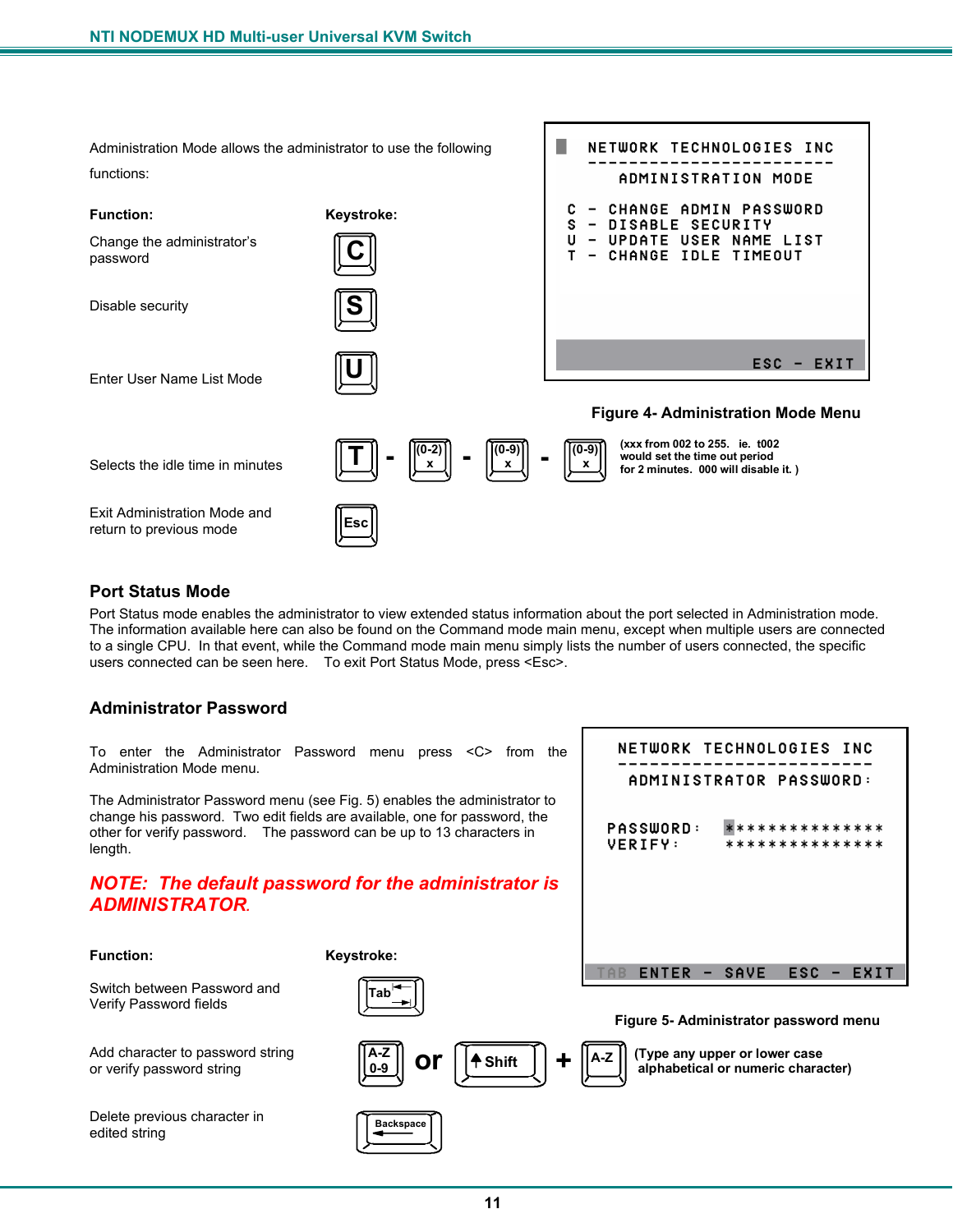#### **Administrator Password (cont'd) Function: Keystroke:**

Save new password. (The administrator will be prompted for a Yes or No confirmation)

Return to Administration Mode



**ENTERTY (If Password string and Verify Password string and Verify Password string and Verify Password string are different, this command will have no effect, enabling the administrator to correct the password)**



### **User Name List**

To enter the User Name List press <U> from the Administration Mode menu.

The User Name List (see Fig. 6) enables the administrator to see a list of users. The administrator can select either an existing user to modify user settings, or an empty record to add a new user.

**Function: Keystroke:** 

Edit the highlighted user's access rights in System Access List

Enter Edit mode to add/change/ remove users

Change the highlighted user's password

Return to Administration Mode





 **Figure 6- User Name List** 

### **System Access List**

To enter the System Access List, press <Ctrl> + <A> from the User Name List. The System access list displays the ports so that the Administrator can change access rights for the selected user. That user's name is displayed at the top of the access list. Use the mouse to change access rights by clicking on a given number to toggle the port's status.

#### **Function: Keystroke:**



Exit the System Access List without saving and return to previous mode



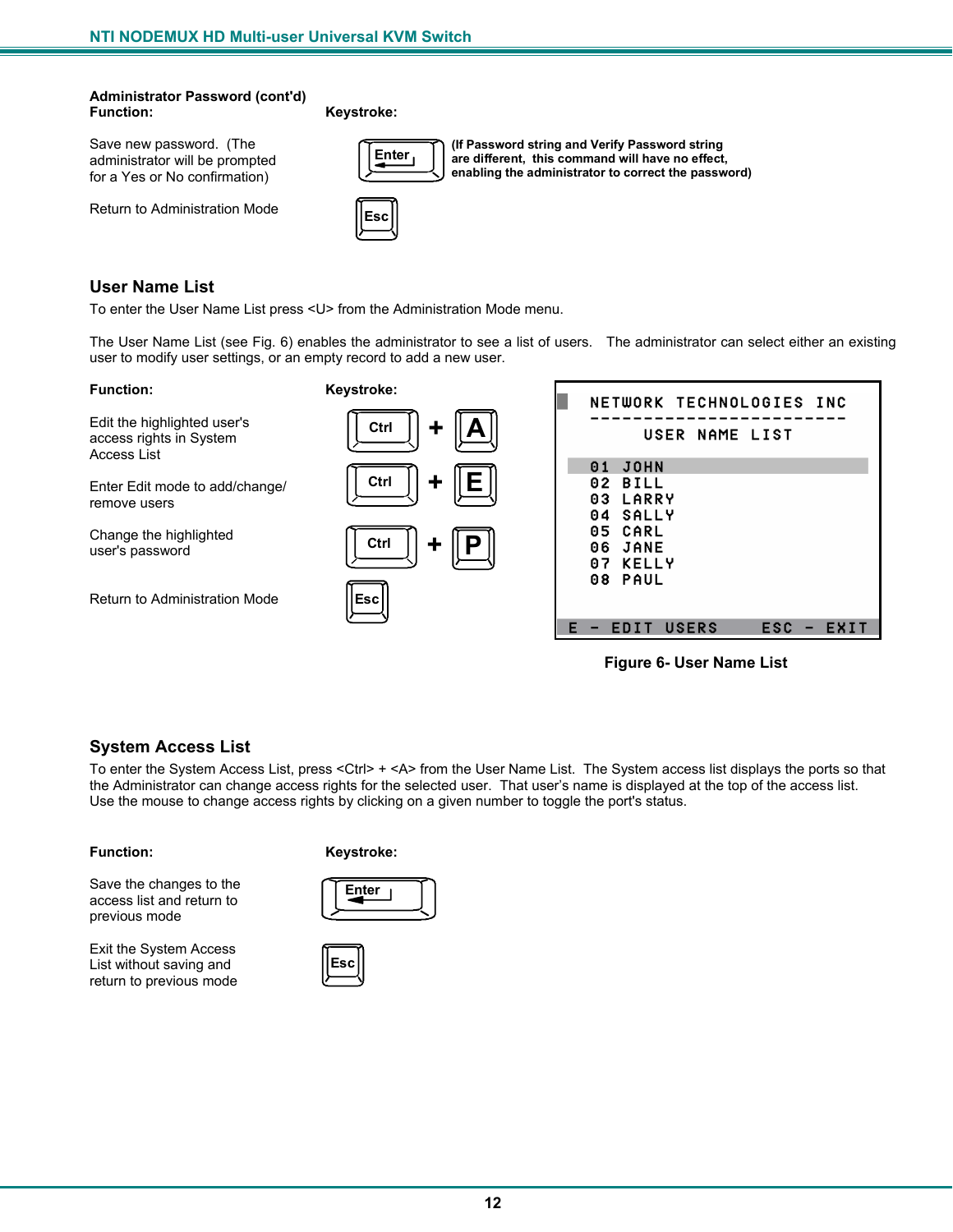## **USER ACCESS FUNCTIONS**

## **Command Mode**

In order to control the switch with the keyboard, Command Mode must be enabled. To enable Command Mode from the keyboard:



All the status lights on the keyboard will illuminate to indicate that Command Mode is enabled. At this point, the Command Mode menu will be displayed.

The Command Mode menu (see Fig. 7) lists all CPUs by name and port number. Only 8 ports are listed on the screen at a time. To view the other portions of the list, scroll using the arrow keys on the keyboard or use the mouse to click on the arrows on the scroll bar in the OSD menu. When the Command Mode main menu is displayed, the first displayed port in the list will be the port the current user is connected to, followed by the next seven consecutively numbered ports. (Alternatively the list may be alphabetically sequential- see Maintenance Mode on page 17 to toggle sort method.) The names of accessible ports are displayed with white characters. If Security is activated, the access rights for the user logged-in may not include all ports. Names of restricted access ports are displayed in blue.

An arrow to the left of a port number in the list indicates the port the user is currently connected to. From left to right, the columns display the following:



 **Figure 7- Command Mode main menu**

*NOTE: While in Command Mode, the numbers on the NUM PAD on the keyboard are not active. If numbers are required while in Command Mode, use the numbers on the main key bank.*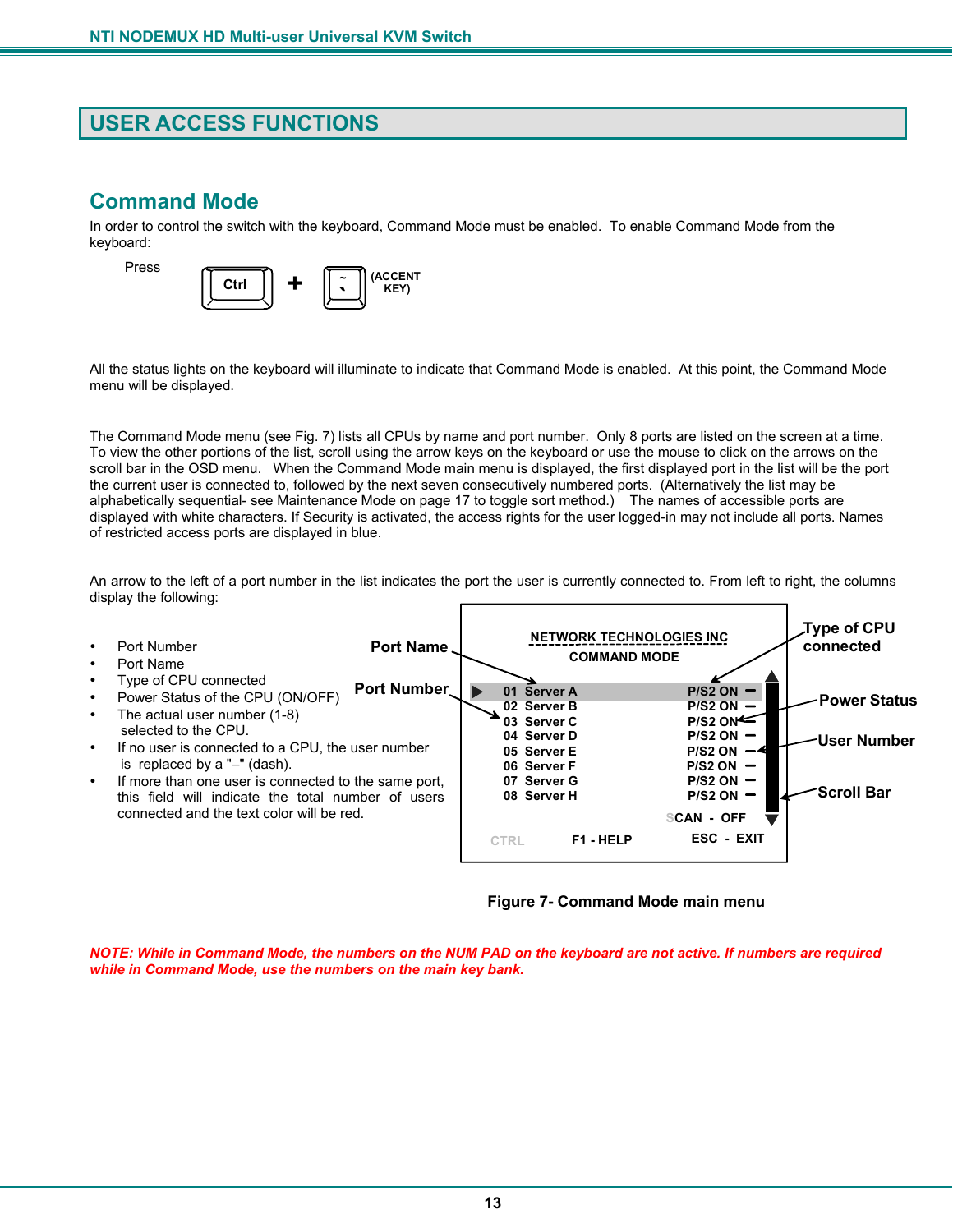The list below describes the command functions available from the keyboard within the OSD mode of control after entering into Command Mode:

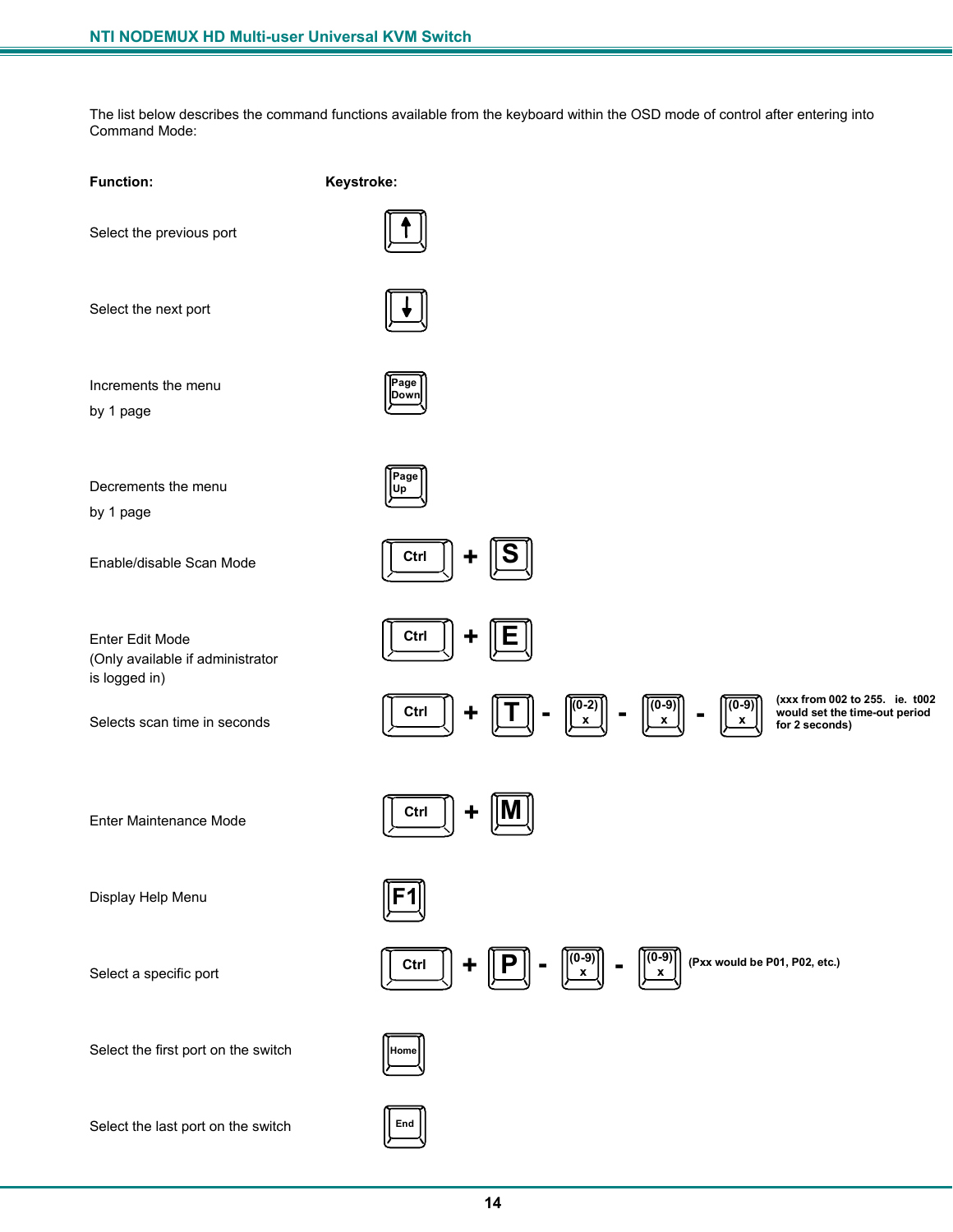#### **Command Mode (Cont'd)**

#### **Function: Keystroke:**

Enter Search Mode, add a character to search string and select the CPU's name that matches best.

**A-Z 0-9**

Switch to a selected port



Exit Command Mode

The mouse can also be used to control the ST-nXm-U-HD switch Command Mode within the menu.

**Esc**

- The scroll wheel can be used to scroll through the ports list.
- The mouse cursor can be moved to the Scan, Help, and Exit fields where the user can click on the left mouse button to perform that function or toggle that indicator.

**(Type any alphabetical or numeric character)**

 **Note: use is case sensitive**

- Ports listed on the screen can be selected by moving the cursor onto a port and clicking.
- To move through the port list, the scroll bar to the right of the list can be used by clicking the up and down arrows.

*NOTE: Exit Command Mode to type to a CPU. To exit Command Mode, press <Esc> or <Ctrl> + <`> (accent) keys or by clicking the "ESC" command on the screen with the mouse.* 

## **Scan Mode**

To activate Scan Mode press <Ctrl> + <S> from the Command Mode menu.

Scan Mode enables the user to scan through selected ports and to have full device control of the connected port. A port is skipped from the scan cycle if one of the following conditions is true:

- the port is used by another user
- security mode is enabled and the user does not have access rights to the port
- the CPU connected to the port is OFF

The scan dwell time is programmable from 2 to 255 seconds (default time-out period is 5 seconds). When the user uses the mouse or keyboard the scanned port becomes active and scanning is stopped. The switch will resume scanning after a period of user inactivity determined by the scan dwell time. See Command Mode above for configuring the scan dwell time.

*NOTE: The scan dwell time set by the user only effects that user and has no effect on other switch users. NOTE: The keyboard and mouse must remain idle for the full scan dwell time before the switch selects the next active port.*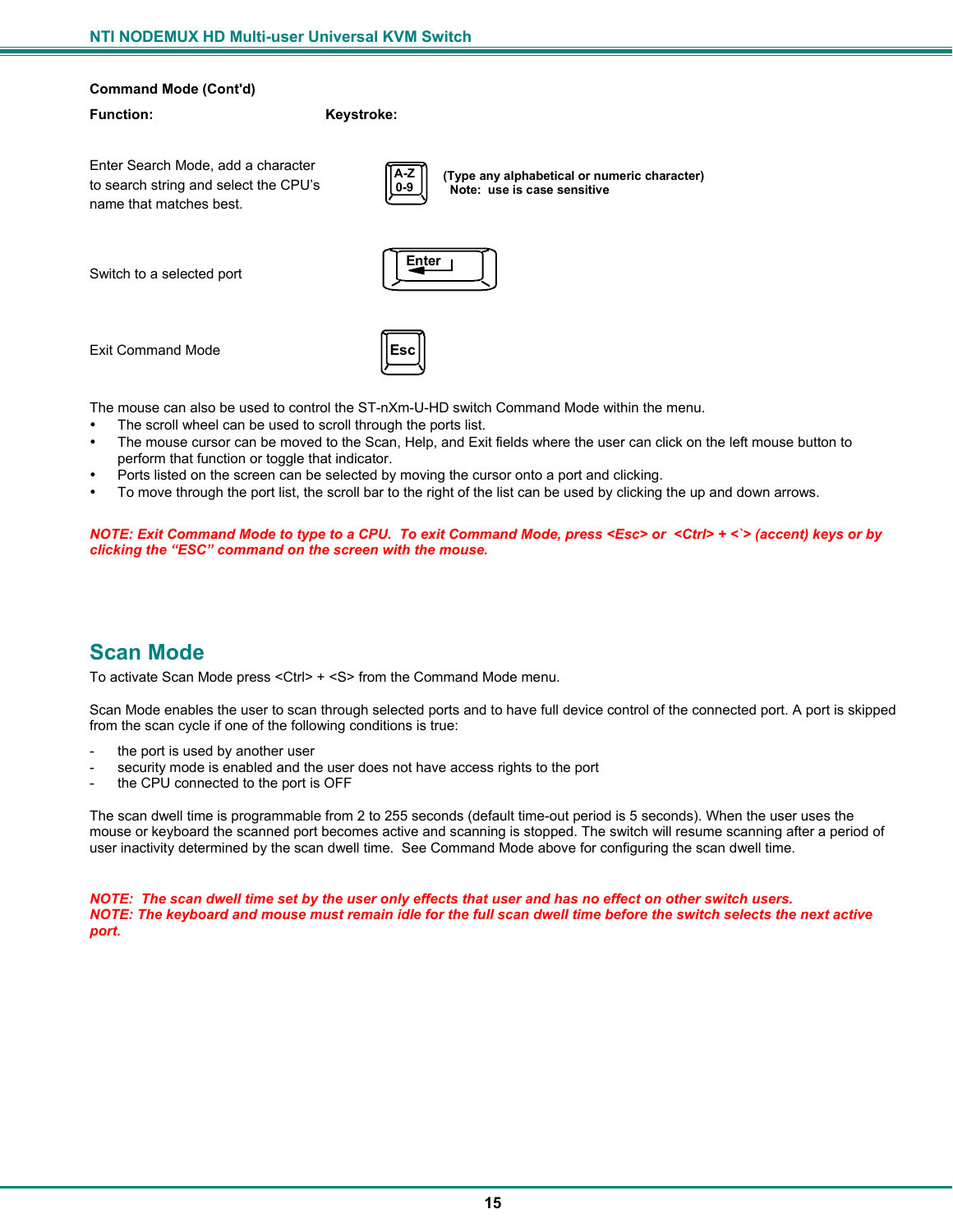## **Edit Mode**

To activate Edit Mode press <Ctrl> + <E> from the Command Mode menu.

Edit Mode allows only the administrator to modify the names of the CPUs connected to the switch. Names of CPUs can be up to 12 characters in length. Characters typed can be upper or lower case. After changes have been made the administrator will be prompted by the menu to save the changes. Answer "Y" to save changes and answer "N" to continue using previously entered port names.

> *NOTE: If a change has been made, using the up or down arrow will also prompt the user to save any changes.*

#### **Function: Keystroke:**

Move cursor one position to the right

Move cursor one position to the left

Move cursor to the previous port

Move cursor to the next port

Select the first port on the switch

**Home**

**End**

Select the last port on the switch

Toggles between insert and overstrike

Erase current character

Erase previous character

| Delete           |  |
|------------------|--|
| <b>Backspace</b> |  |

When finished making changes in Edit Mode, press <Esc> and a prompt will appear to press either <Y> to save the changes or <N> to continue making changes without saving the changes just made.

**Insert Character either gets inserted and the remaining characters shift to the right, or characters get**

## **Search Mode**

Search Mode is enabled by typing any alphabetical or numeric characters while in the Command Mode menu.

 **overwritten.**

**Search** Mode allows the user to enter and maneuver through a list of CPU names. The CPU name best matching the characters typed is selected. The list of CPUs may also be searched for a specific (or similar) name. The following commands are valid when the search option has been invoked from Command Mode.

**Function: Keystroke:** 

Erase previous character in search name



Select the previous port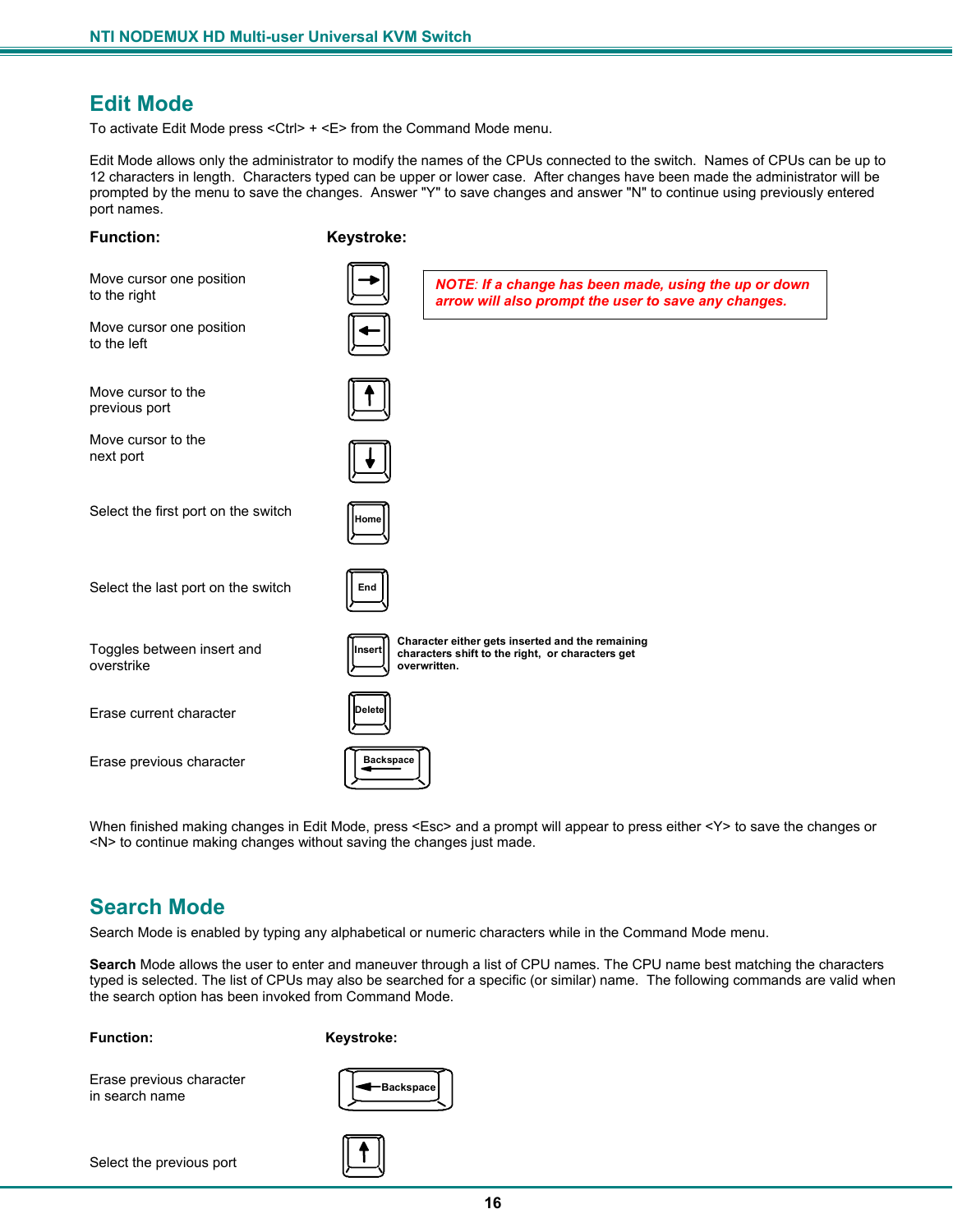#### **Search Mode (cont'd)**

Select the next port

Add a character to the search string and select the best matching CPU name

Exit Search Mode, return to Command mode



## **Maintenance Mode**

To enter Maintenance Mode (see Fig. 8) press <Ctrl>+<M> from the Command Mode menu.

Maintenance Mode enables a user to customize the On Screen Display to their requirements. Also, the Security Mode can be activated/deactivated from this menu.

| <b>Function:</b>                                                                                 | Keystroke: |
|--------------------------------------------------------------------------------------------------|------------|
| Reset all of the port names                                                                      |            |
| Toggle between numeric and<br>alphabetic listing of ports                                        |            |
| Move On Screen Display (OSD)<br>menu up on monitor                                               |            |
| Move OSD menu down on<br>monitor                                                                 |            |
| Move OSD menu to the right                                                                       |            |
| Move OSD menu to the left                                                                        |            |
| Make OSD menu taller                                                                             |            |
| Make OSD menu shorter                                                                            |            |
| <b>Activate security features.</b><br>Present only when security is<br>available but not active. |            |
| Enter Administration Mode.<br>Option present only when administrator<br>is logged in.            |            |

| NETWORK TECHNOLOGIES INC                             |
|------------------------------------------------------|
| MAINTENANCE MODE                                     |
|                                                      |
| RESET ALL PORT NAMES<br>R<br>$\sim$                  |
| LIST BY PORT NUMBER                                  |
| MOVE WINDOW DOWN                                     |
|                                                      |
| MOVE WINDOW UP                                       |
| ▶<br>MOVE WINDOW RIGHT                               |
| ◀<br>MOVE WINDOW<br>LEFT<br>$\overline{\phantom{a}}$ |
| т<br>MAKE WINDOW TALLER<br>$\overline{\phantom{a}}$  |
| S - MAKE WINDOW SHORTER                              |
| ACTIVATE SECURITY<br>Α                               |
|                                                      |
|                                                      |
| ENTER - SAVE<br>ESC<br>FXTT<br>- 1                   |
|                                                      |
|                                                      |

#### **Figure 8- Maintenance Mode menu**

*NOTE: If activating security features, the user will be prompted for a "Y" (yes) or "N" (no) to confirm the menu choice, at which point the user will be asked for a username and password before continuing. Only the administrator can activate the security features.*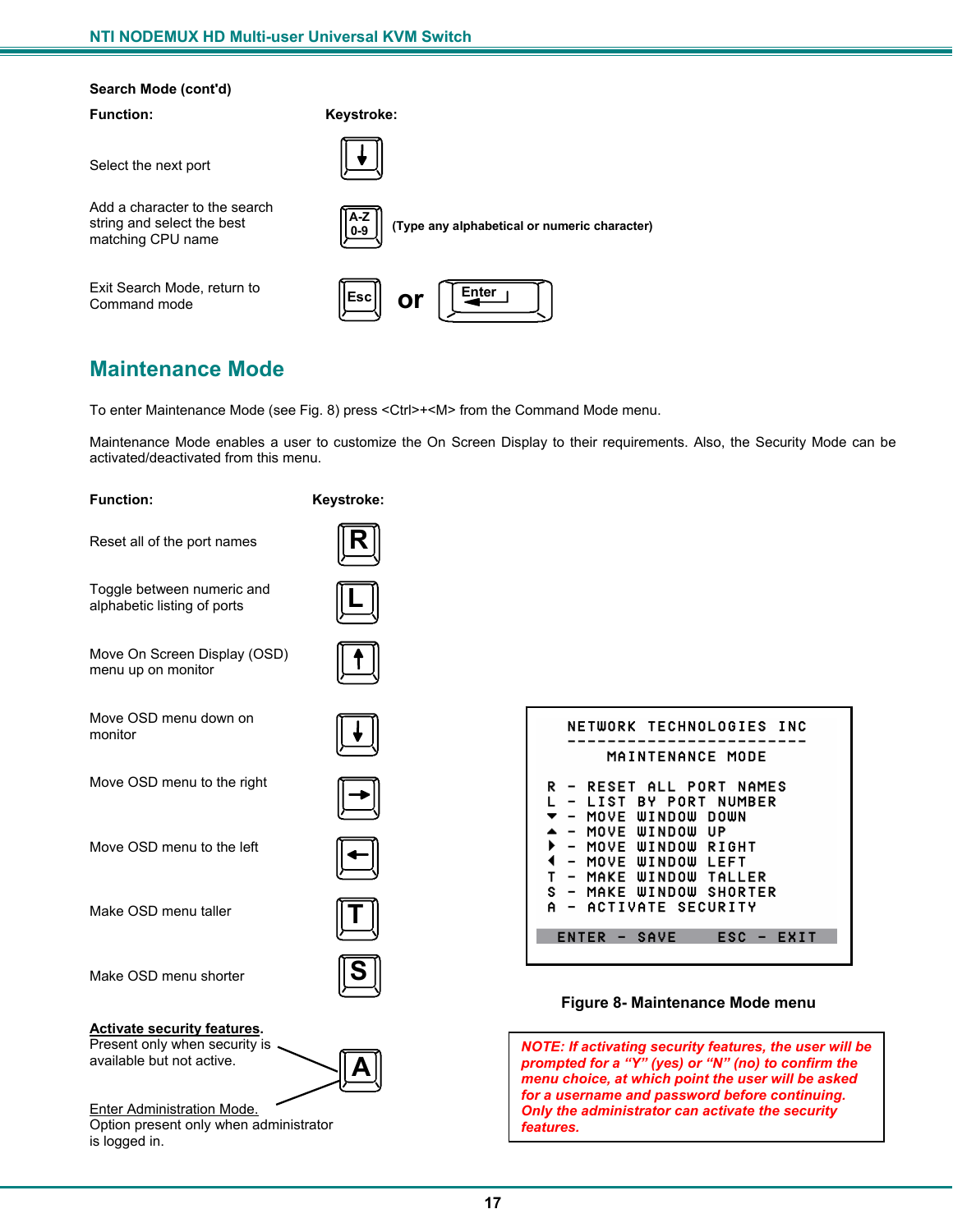# **Maintenance Mode (Cont'd)**

**Keystroke:** 

Log current user out and return to User Login Mode.

Save OSD window parameters for the port

Return to Command Mode



**Q (Only displayed when security is active)**

| Enter |  |
|-------|--|
|       |  |
|       |  |

*NOTE: Based on different scan rates, the OSD window may appear in different areas of the monitor as different CPU ports are selected. The Maintenance Mode functions allow placement of the window in a particular area of the monitor and the window will return there when the ST-nXm-U-HD switch is reconnected to that particular CPU (provided the parameters are saved before exiting Maintenance Mode).* 

To enter Help Mode press the <F1> key from the Command Mode menu (see pages 13 and 14).

Help Mode displays a list of commands with a short explanation of their function. The following options allow the user to quickly obtain information on any command.

**Function: Keystroke:** 

**Page Up**

View the previous page of help if available

View the next page of help if available

Exit HELP and return to previous mode



**Page Down**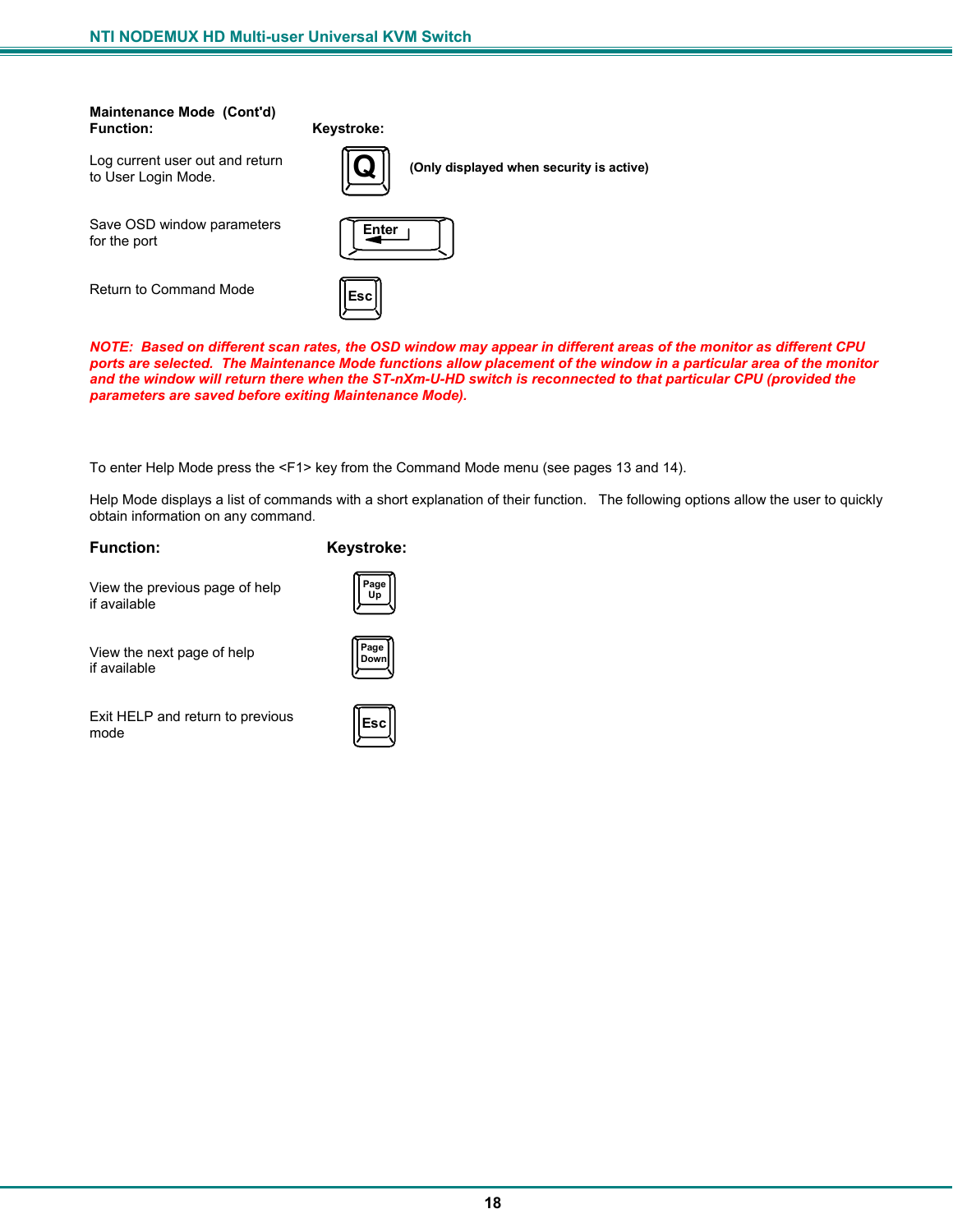## **KEYBOARDS**

The keyboard configuration of each CPU is saved in the NTI Switch. For example, if the CPU attached to Port 4 had CAPS LOCK and NUM LOCK selected the last time that CPU was accessed, then they will automatically be set when that CPU is accessed again.

## **Key Equivalents**

Using the chart below, find the character needed to be typed on the CPU being accessed, then follow the row across for the equivalent on the keyboard device being used. (Figure 9 on page 20 is available for reference.)

| PS/2 101    | <b>WINXX</b>       | <b>SUN Keyboard</b> |
|-------------|--------------------|---------------------|
| L-Ctrl      | L-Ctrl             | L-Ctrl              |
| L-Alt       | L-Alt              | L-Alt               |
| R-Ctrl      | R-Ctrl             | Compose             |
| R-Alt       | R-Alt/Aplcn        | Alt-Graph           |
| SB+Alt      | Logo               | Meta                |
| SB+RT Arrow | <b>SB+RT Arrow</b> | Power               |
|             |                    |                     |

SB = Space Bar

L and R = Left and Right keys when two keys are marked the same on a keyboard.

+ (SB **+** Alt) = Press keys simultaneously

## **SUN's Startup Keys**

With a Sun CPU attached to the switch, the following emergency startup keys are supported:

| Key    | <b>Function</b>                        |
|--------|----------------------------------------|
| Stop   | <b>Bypass POST</b>                     |
| Stop-A | Abort                                  |
| Stop-D | Enter diagnostic mode                  |
| Stop-F | Enter Forth on TTYA instead of probing |
| Stop-N | Reset NVRAM contents to default values |

This switch will also support other startup commands not listed above.

## **SUN's 14 Extra Keys**

| PS/2, Win Keyboards | <b>Sun Extras</b> | PS/2, Win Keyboards | <b>Sun Extras</b> |
|---------------------|-------------------|---------------------|-------------------|
| $SB + F1$           | Stop $(L1)$       | $SB+F8$             | Paste (L8)        |
| $SB + F2$           | Again (L2)        | $SB + F9$           | Find $(L9)$       |
| $SB + F3$           | Props (L3)        | <b>SB+F10</b>       | Cut (L10)         |
| $SB + F4$           | Undo $(L4)$       | <b>SB+F11</b>       | Help              |
| $SB + F5$           | Front (L5)        | $SB + UP$ Arrow     | $Vol +$           |
| $SB+FG$             | Copy (L6)         | SB + DOWN Arrow     | Vol -             |
| $SB + F7$           | Open (L7)         | SB + LEFT Arrow     | Mute              |

*Use the chart to the left to type SUN's additional 14 keys using a PS/2 101 or WIN95 keyboard* 

SB= Space Bar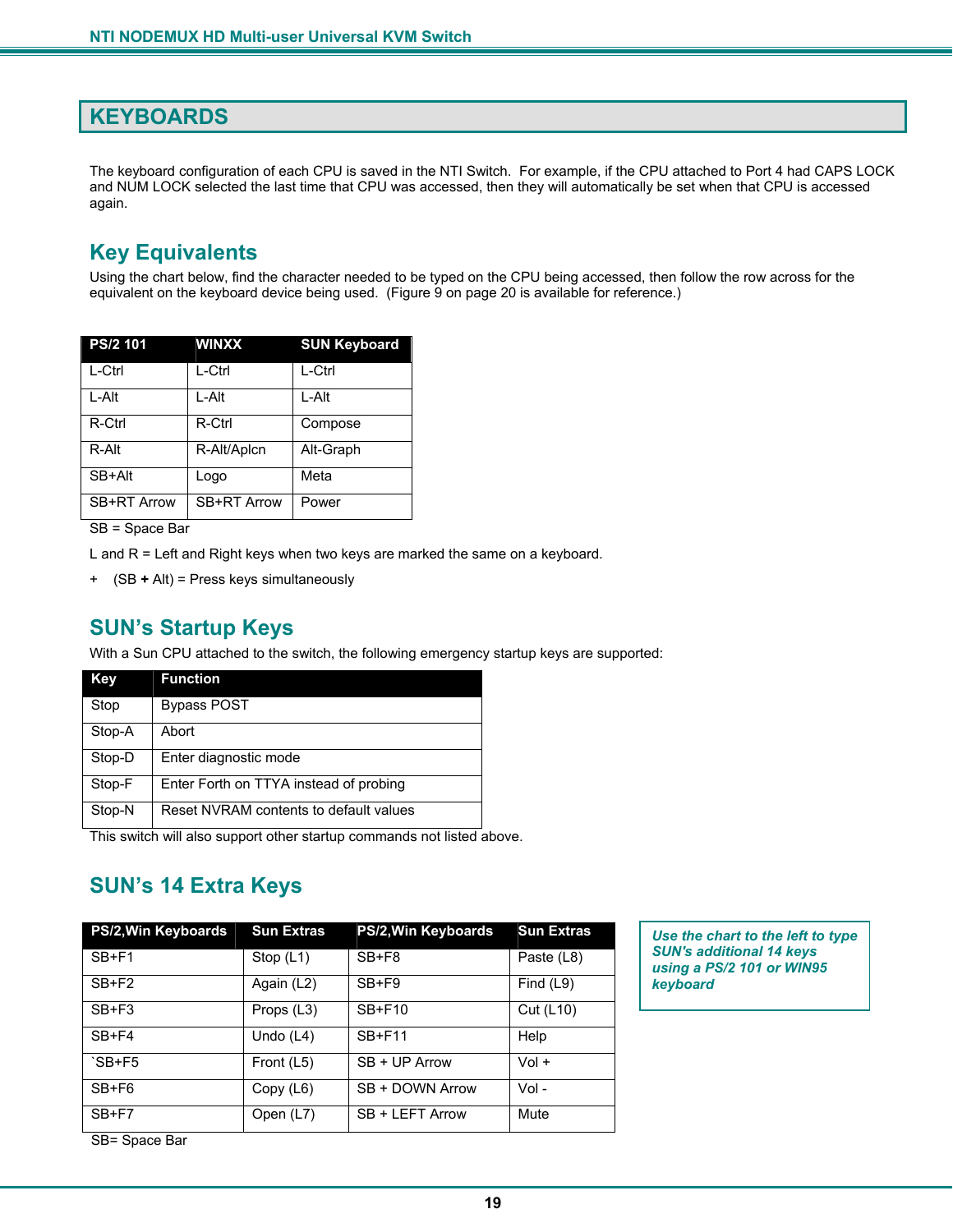

**Figure 9- Keyboard Layouts**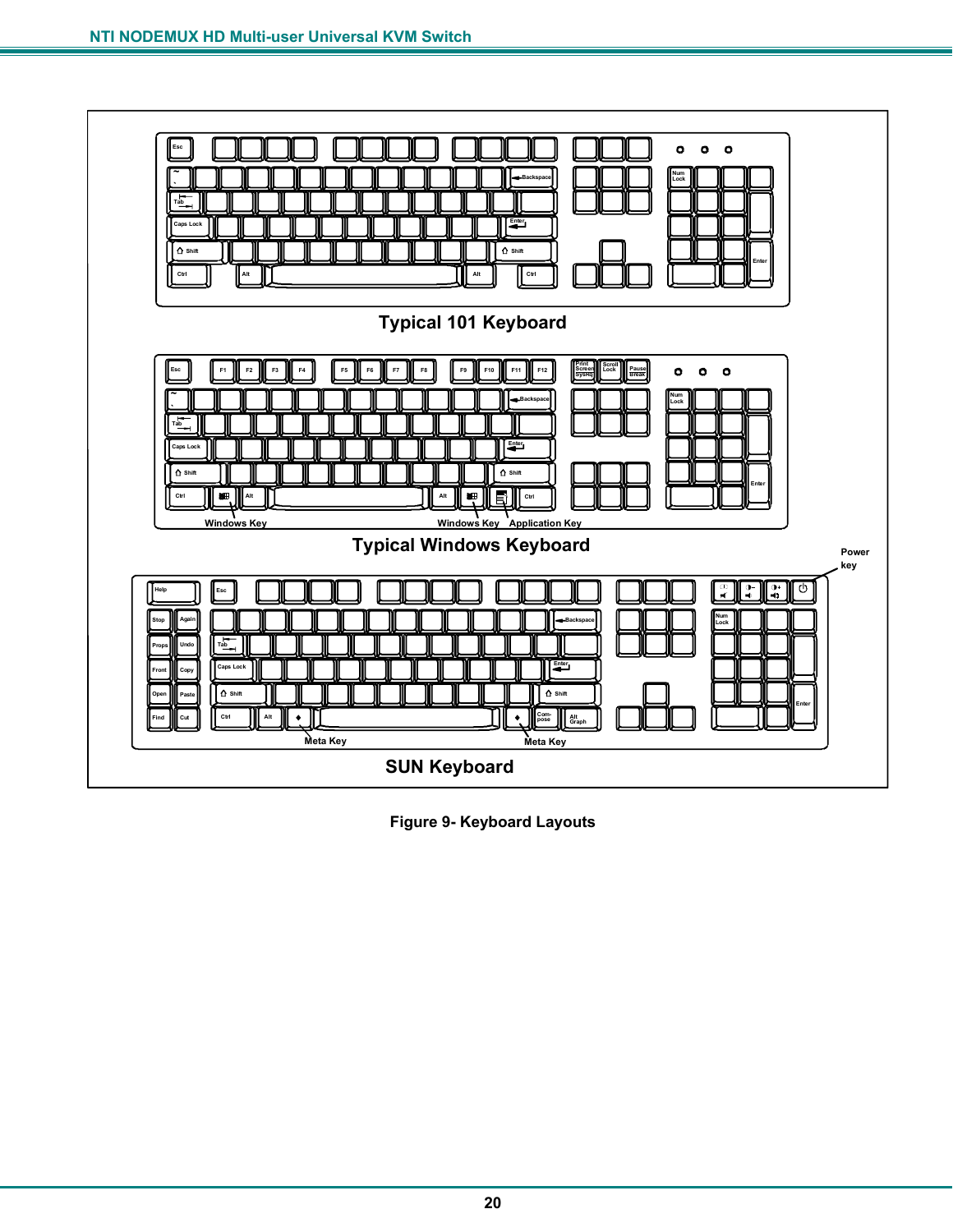## **RS232 CONTROL**

## **Remote Connection**

The RS232 Interface is designed to control the switch via serial (RS232) daisy chain connection from any CPU or other controller with an RS232 communications port. There is, however, a restriction that must be followed:

#### **A program must be used that will send an entire command line all at once, not character by character. (The HyperTerminal program in WINDOWS cannot be used, as it sends each character one at a time.)**

The pin outs for the DB-9 connector on the unit are as follows:

| <b>RS232 INPUT (DB-9 FEMALE)</b> |                             |  |
|----------------------------------|-----------------------------|--|
| PIN SIGNAL                       | <b>FUNCTION</b>             |  |
| None                             | no connection               |  |
| TXD                              | Transmit Data (RXD at host) |  |
| <b>RXD</b>                       | Receive Data (TXD at host)  |  |
| DTR                              | Data Terminal Ready         |  |
| <b>GND</b>                       | Signal Ground               |  |
| <b>DSR</b>                       | Data Set Ready              |  |
| <b>RTS</b>                       | Request to Send             |  |
| <b>CTS</b>                       | Clear to Send               |  |
| None                             | no connection               |  |
|                                  |                             |  |

On the DB-9 female connector, pins 4 (DTR) and 6 (DSR) are shorted and pins 7 (RTS) and 8 (CTS) are shorted. Therefore, host handshaking is bypassed and TXD and RXD are the only active signals. A straight through DB-9 cable (not null modem) will work for most CPUs. To daisy chain multiple units, use NTI Matrix-Y-1 "Y" cable (see Fig 10).

### **Baud Rate**

The unit powers up with a default baud rate of 9600 and a fixed data protocol of 8 data bits, no parity and 1 stop bit. The baud rate is selectable through the "Baud Rate Menu" (See "Keypad Control" on page 7), the RS232 Command Protocol (page 22) or using the RMTEST program (page 23). A data protocol of 8 data bits, no parity, and 1 stop bit is used in the daisy chain communication.

## **Unit Address**

To allow multiple units to be controlled from a single host port, the RS232 control interface is designed to allow "daisy chaining" up to 15 units using the NTI Matrix-Y-1 "Y" cables. By setting the appropriate unit address with the keypad (see "Keypad Control" on page 7) or using the RMTEST program (page 23), each unit can be given a unique address (1-15). Then the unit will only respond to commands on the bus if its address is embedded in the command. (See Fig. 10.)



 **Figure 10- RS232 Connections for Daisy-chain**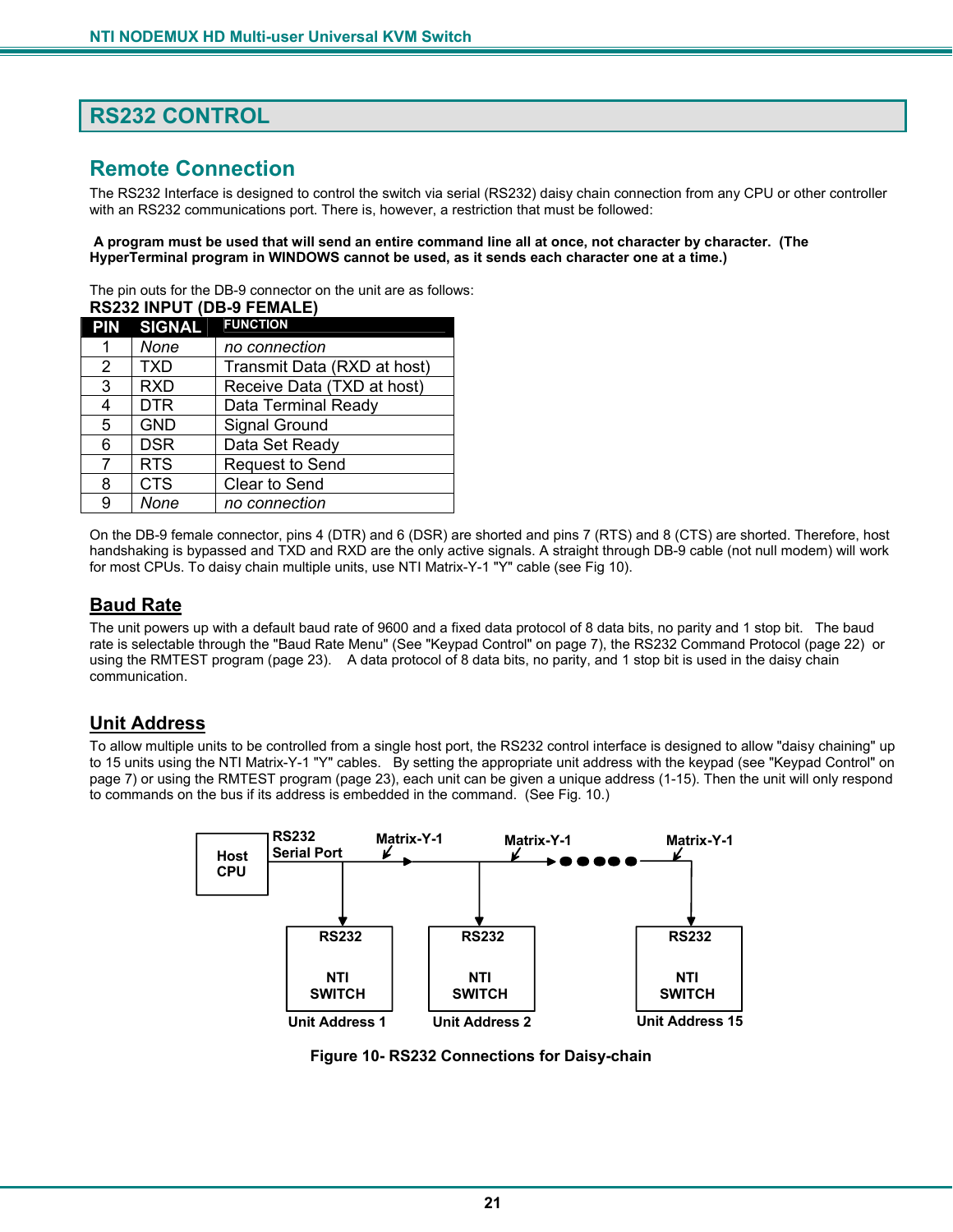## **Command Protocol**

CPU controller commands supported by the unit are defined below. All commands should be terminated with a <CR> (carriage return). When a command is sent, the entire string is echoed back to the host along with a response from the addressed unit as shown in the command definitions table below. All characters in the command string should be upper case, and all numbers below 10 should have a leading 0 (ex: 1 = 01). As command strings are sent, the inner character delay cannot exceed 500 milliseconds.

#### **Legend:**

|           |    | (All numbers must be two digits)  |            |                               |
|-----------|----|-----------------------------------|------------|-------------------------------|
| <b>SW</b> |    | Switch (01-15)                    | MМ         | Save Into Memory Bank (00-99) |
| BR        |    | Baud Rate Code (12,24,48,96)      |            | Load From Memory Bank (00-99) |
| OP.       | ٠. | Output /User Port (01-MAXOUTPUTS) | $<$ CR $>$ | Carriage Return (Hex 0xD)     |
| -IP       |    | Input/CPU Port (01-MAXINPUTS)     |            |                               |

| <b>Command String</b> | <b>Good Response</b>           | Description                                                        |
|-----------------------|--------------------------------|--------------------------------------------------------------------|
| CS SW, IP, OP         | $*<$ CR $>$                    | Connect One User Port To CPU Port                                  |
| CA SW.IP              | $*<$ CR $>$                    | Connect All User Ports To CPU Port                                 |
| RO SW.OP              | * <cr>IP<cr></cr></cr>         | Read Connection For User Port                                      |
| CC SW, MM             | * <cr>MM<cr></cr></cr>         | Save Matrix Connections Into Memory Bank xx                        |
|                       |                                | $Xx=00-99$                                                         |
| RC SW, LL             | * <cr>LL<cr></cr></cr>         | <b>Restore Matrix Connections From Memory Bank</b>                 |
| <b>CB 00, BR</b>      | None                           | Change baud rate of serial line, BR=12(00), 24(00), 48(00), 96(00) |
|                       |                                | Factory default is 9,600                                           |
| <b>RS SW</b>          | $*<$ CR $>$                    | Internal Reset                                                     |
| <b>RV SW,00</b>       | * <cr>string\0<cr></cr></cr>   | Read NTI Version String                                            |
| <b>RU SW</b>          | * <cr>IP,OP<cr></cr></cr>      | <b>Read Unit Size</b>                                              |
| <b>SS SW,00</b>       | $*<$ CR $>$                    | Disable Autostatus feature (see below)                             |
| <b>SS SW,01</b>       | $*<$ CR $>$                    | Enable Autostatus feature (see below)                              |
| GO SW.OP              | $\overline{\star}$ <cr>go</cr> | Read connection of a User Port to CPU Port                         |
|                       | SW, OP, IP <cr></cr>           |                                                                    |
| <b>GM SW,00</b>       | * <cr>go SW,OP,IP</cr>         | Read connection matrix of all User ports                           |
|                       | (all ports) <cr></cr>          |                                                                    |

If the first field is not a known command (as listed above) or SW field is different from the serial address programmed in the switch memory, the command will be ignored. If the SW field corresponds to the unit address, but the syntax is wrong after this field, the switch will answer with a bad response ?<CR>.

#### **Autostatus**

When Autostatus is enabled, any output-to-input connection change in the NODEMUX will cause an Autostatus message to be sent via RS232 to the administrator. The format of the message would be "pc SW,OP:IP<CR>"

Example of an Autostatus message:

pc 01,01:04<CR>

which means "At the switch with unit address 01, the output (01) has changed connection to input 04."

#### *Notes: Message to the administrator will be delayed by any RS232 traffic being received by the switch from the administrator.*

 *Autostatus must be disabled before using SerTest or the Matrix Switcher's Control Program (page 13).* 

By default, Autostatus is disabled and must be manually enabled. Autostatus is also disabled any time the power to the NODEMUX is interrupted.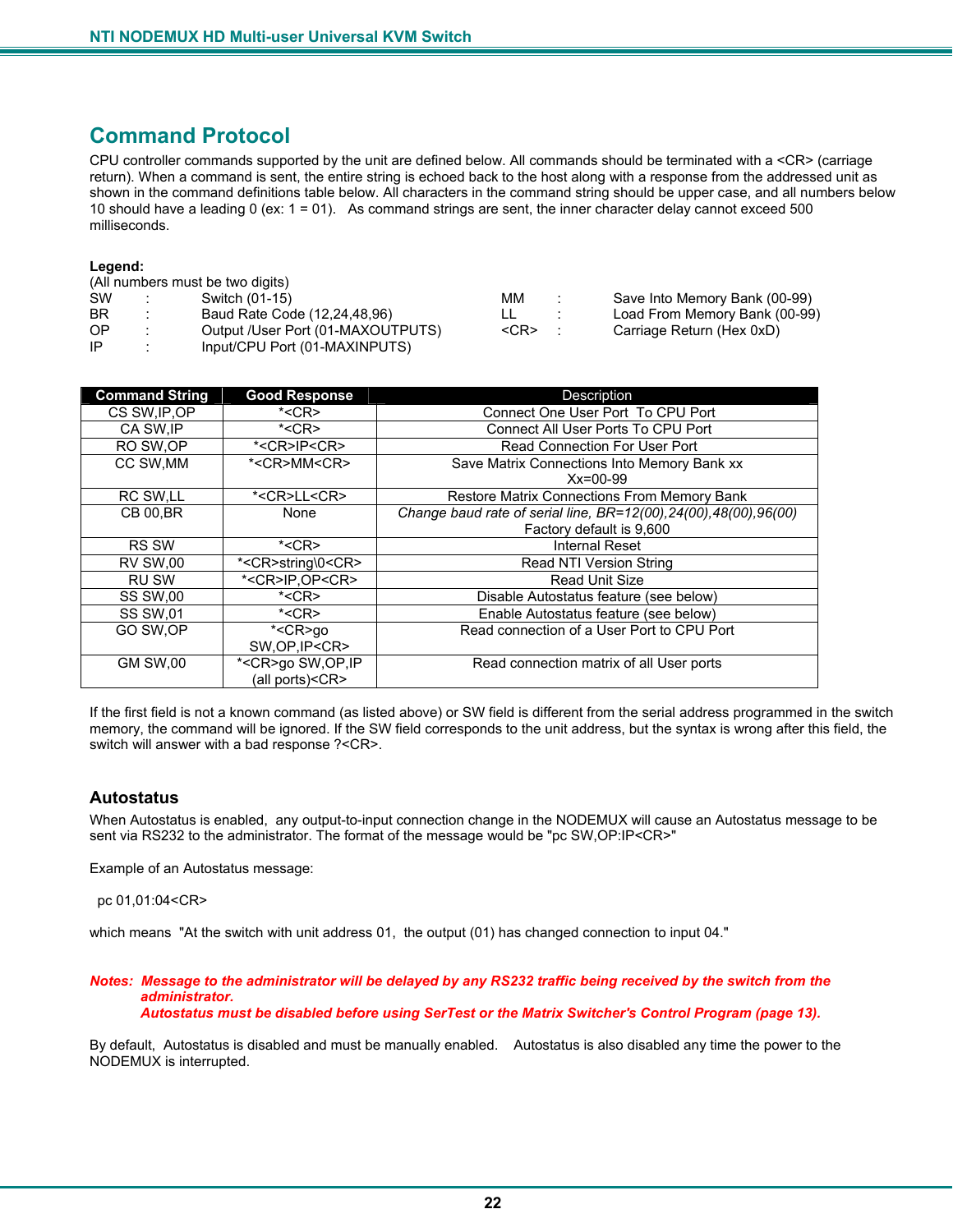## **RS232 Interface Test Program**

This software allows a user to test the functions of an NTI server switch, matrix switch or Multi-user/Multi-platform switch RS232 interface. The **RMTEST** program is automatically loaded when installing the MATRIX SWITCHER'S CONTROL PROGRAM as described on page 24. The RMTEST program, located in the NTI program group, generates a main menu with the 3 selections described below:

### **Main Options**

- 
- 1. Matrix Options send commands to the matrix unit.
- 2. Setup Options set COM port, baud rate, and unit address
- 
- 3. Quit quit the program

If Matrix Options is selected, the following menu, which has 7 options, is displayed:

| <b>Matrix Options</b>   |                                                                 |
|-------------------------|-----------------------------------------------------------------|
| 1. Reset single unit    | - reset single matrix to power-up defaults (matrix switch only) |
| 2. Reset all units      | - reset all daisy chained matrix units (matrix switch only)     |
| 3. Change single output | - connect an input to one output                                |
| 4. Change all outputs   | - connect an input to all outputs                               |
| 5. Read single output   | - read which input is connected to an output                    |
| 6. Read unit size       | - read how many inputs and outputs the unit has                 |
| 7. Return to main menu  | - go back to the MAIN OPTIONS menu                              |

The Setup Options main menu selection only needs to be executed if the switches baud rate or unit address have been changed from the factory defaults ( 9600 baud, and unit address = 1). When this option is selected, the following menu, which has 4 options, is displayed:

### **Setup Options**

- 1. Set COM port (default = COM1) set port to COM1-COM3
- 2. Set baud rate (default = 9600) set baud rate (see interface manual for supported baud rates)
- 3. Set unit address (default = 01) set the unit address (if multiple units are daisy-chained)
- 4. Return to main menu  $\overline{a}$  Go back to the MAIN OPTIONS menu
- 

For any selection that requires user input, the user is prompted. When commands are sent to the matrix unit, the command string and matrix unit responses are echoed to the screen. All commands generated by the program are formatted according to the information provided in the sections above. If any transmission problems are detected, an error message is displayed.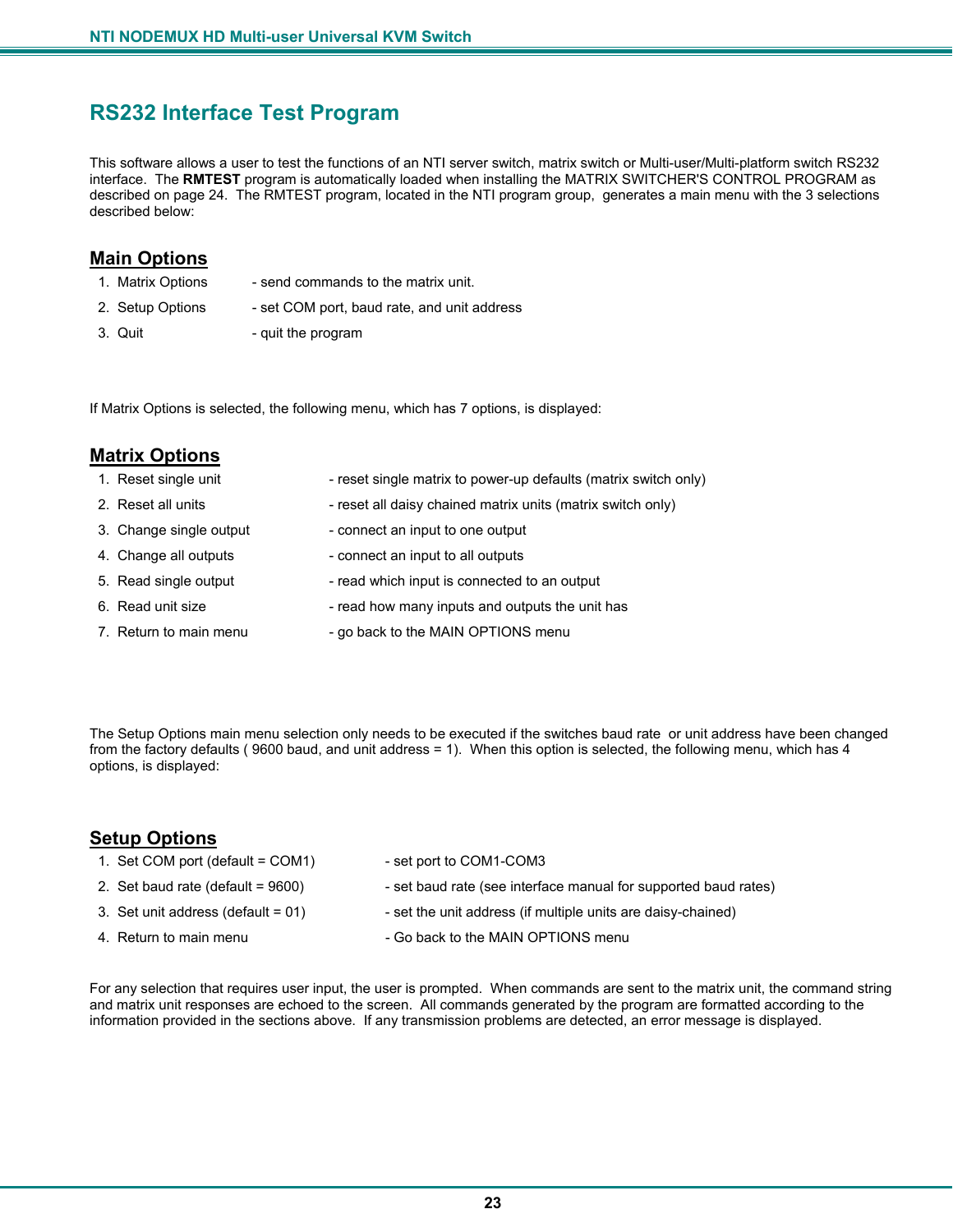## **MATRIX SWITCHER'S CONTROL PROGRAM FOR WINDOWS 9X, NT, 2000 AND XP**

The Matrix Switcher's Control Program is an easy and powerful graphical program that controls NTI matrix switches through an RS232 interface. The Matrix Switcher's Control Program is downloaded by clicking on the link "Download Matrix Switcher's Control Program" found on the web page that appears when you insert the instruction manual CD into your CD ROM drive.

To install the Matrix Switcher's Control Program after downloading

- 1. Locate the *Setup.exe* in the directory the program was downloaded to and double-click on it
- 2. Follow the instructions on the screen

The Matrix Switcher's Control Program performs best on monitors set to a screen resolution of at least 800 X 600. Instruction for using the Matrix Switcher's Control Program is available by opening "MSCP Help" in the "NTI" program group once the program has been installed and is open on the screen.

To open "MSCP Help" from the Windows desktop

- 1. Click on **START**
- 2. Click on **PROGRAMS**
- 3. Click on **NTI**
- 4. Click on **MSCP Help**

## **SAFETY AND EMC REGULATORY STATEMENTS**

**WARNING** A WARNING in this manual indicates the potential for serious injury or death.

#### **CAUTION** A CAUTION in this manual indicates the potential for damage to the equipment

Do not continue past a WARNING or CAUTION statement until you have read and clearly understand the reason for the potential injury, death, or damage to the equipment and have taken the appropriate action(s).

#### **Grounding**

These products have protective earth ground terminals and are built with full attention to consumer safety. There must be an uninterruptible safety earth ground between the main power source and the product's power cord or supplied power cord set. If ever the possibility exists for the grounding protection to have been reduced in any way, disconnect the power supply until the grounding connection has been fully restored.

#### **Servicing**

NTI products are not intended to be serviced in the field and contain no user-serviceable parts. In the event repair is needed, all servicing must be performed by factory trained and authorized service personnel. Only those items specifically identified in this manual (if any) may be adjusted by the user of this product and adjusted only as instructed in this manual.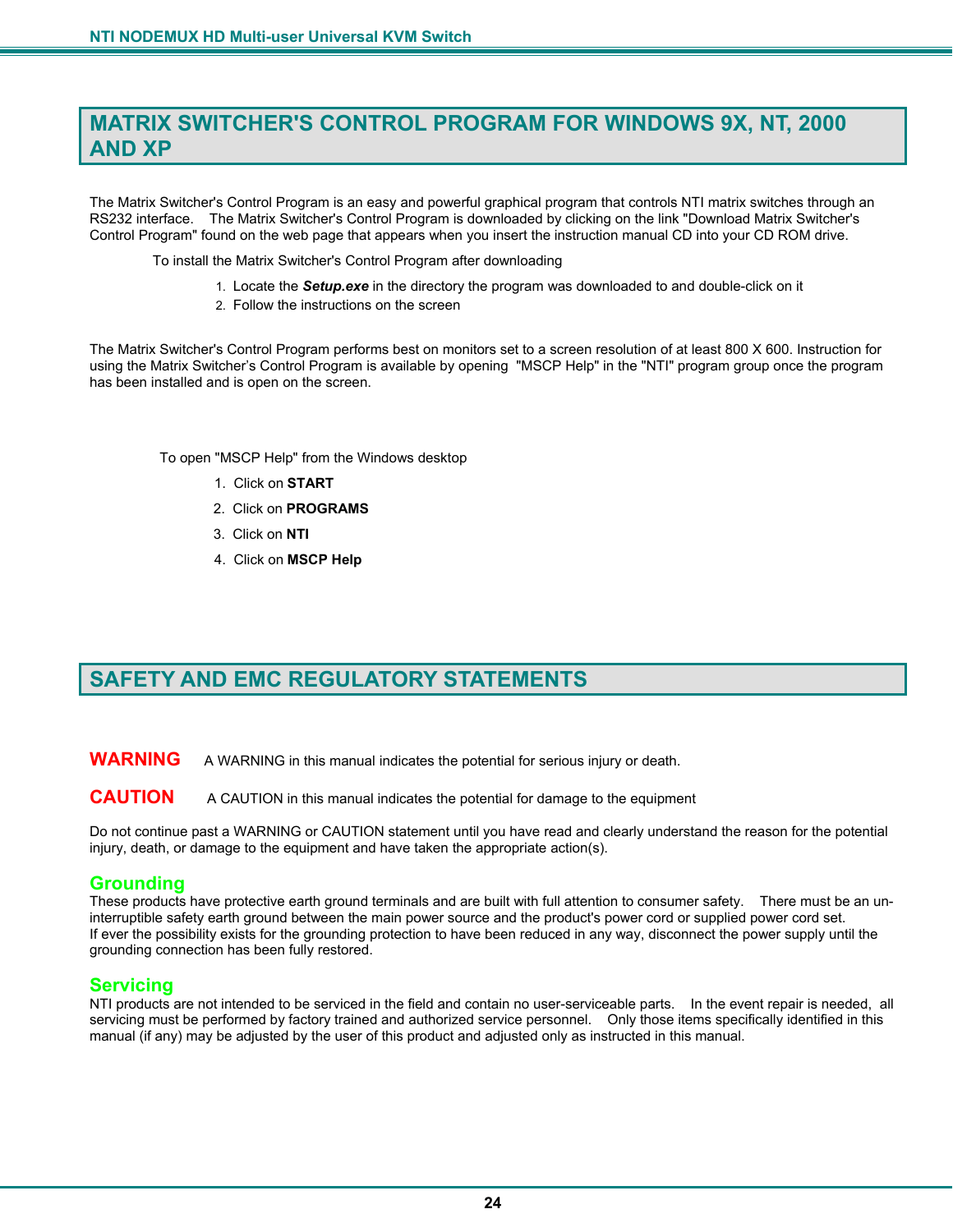## **TECHNICAL SPECIFICATIONS**

#### **Appendix A- Defaults**

| <b>SETTING</b>          | <b>DEFAULT VALUE</b> |
|-------------------------|----------------------|
| KVM keyboard/mouse type | PS/2 or SUN          |
| CPU keyboard/mouse type | PS/2, SUN            |
| <b>Computer Names</b>   | <b>SERVERxx</b>      |
| Scan time interval      | 5 SECONDS            |
| Scan setting            | OFF                  |
| Security                | OFF                  |
| Administrator password  | <b>ADMINISTRATOR</b> |
| Maximum ports           | 16 CPU, 4 User       |

#### **Appendix B- General Information**

| <b>DESCRIPTION</b>    | <b>SPECIFICATION</b>                                                 |
|-----------------------|----------------------------------------------------------------------|
| <b>Dimensions</b>     | 19"W x 10" D x 1.75" H                                               |
| Operating temperature | $0^{\circ}$ C - 55 $^{\circ}$ C (32 $^{\circ}$ F - 131 $^{\circ}$ F) |
| Power requirements    | 120 or 240VAC @ 50 or 60Hz                                           |
| Video bandwidth       | 200 MHz (without cables)                                             |
| Video sync            | TTI.                                                                 |
| Chassis material      | Aluminum                                                             |

#### **Appendix C- Cables**

| NTI #                  | <b>DESCRIPTION</b>                                                   |
|------------------------|----------------------------------------------------------------------|
| VMTINT-3/6/10/15/25    | Interface PS/2 Keyboard and Mouse and VGA video to NODEMUX-HD switch |
| SMTINT-3/6/10/15/25    | Interface SUN Keyboard and Mouse and VGA video to NODEMUX-HD switch  |
| VMTINT-3/6/10/15/25-MM | Interface PS/2 CPU to NODEMUX-HD switch                              |
| SMTINT-3/6/10/15/25-MM | Interface SUN CPU to NODEMUX-HD switch                               |

#### **Legend:**

MM- male connectors on both ends

If the cable desired is not listed above, please visit our website at http://www.networktechinc.com for a complete listing of the cables and adapters we offer, or call us at (800) 742-8324 (800-RGB-TECH) or (330) 562-7070.